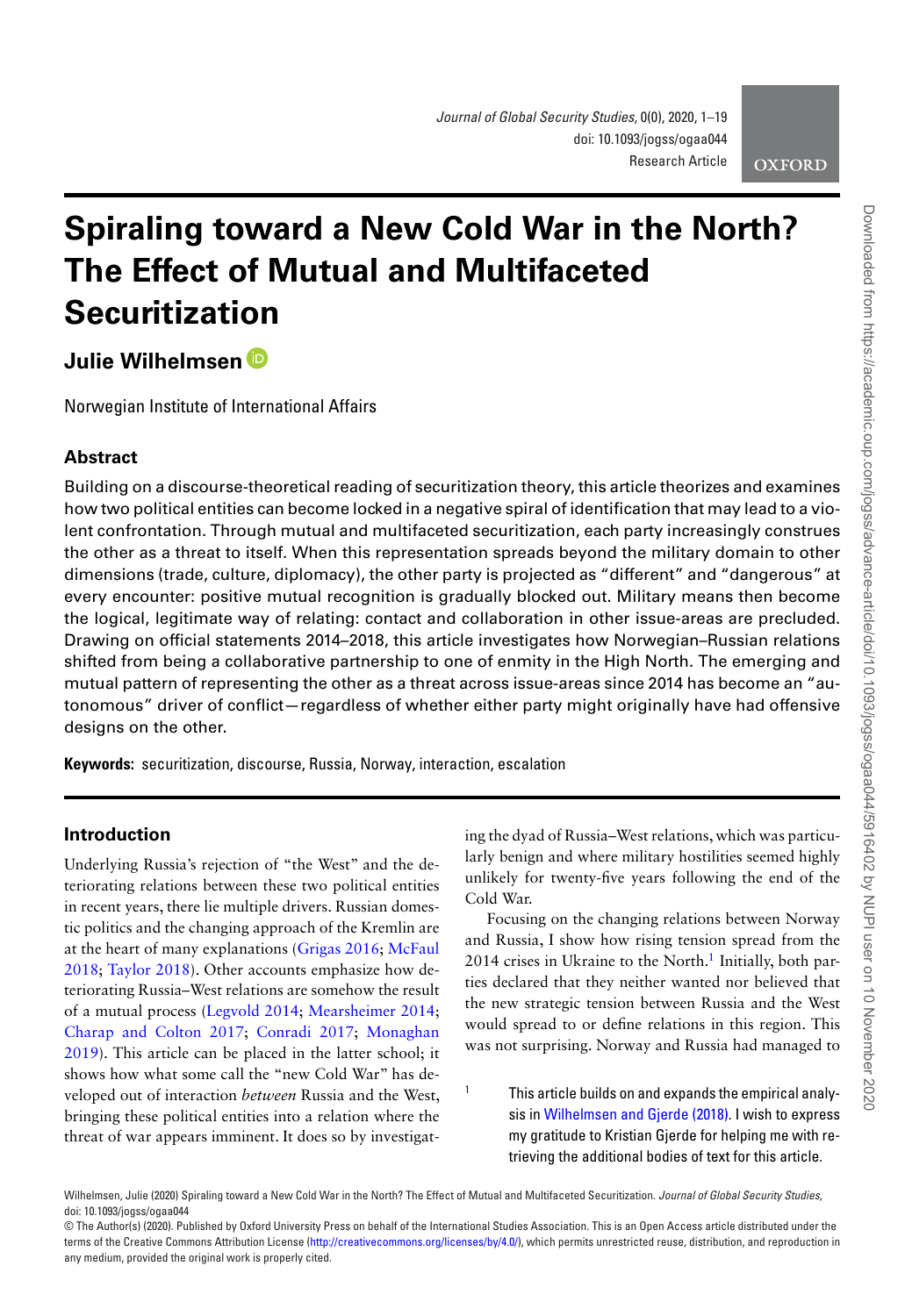build a close and practical partnership in the North following the end of the Cold War. Relations in the region had been characterized as pervaded by a spirit of cooperation and a "culture of compromise" (Hønneland and [Jensen 2015\). However, by October 2018, NATO was](#page-18-6) conducting "Trident Juncture," the largest military exercise since the Cold War on Norwegian territory, with twenty-nine NATO countries participating, as well as Finland and Sweden, involving 50,000 troops in all.<sup>2</sup> While this exercise was underway, Russia unexpectedly announced that it would conduct missile tests in the Norwegian Sea simultaneously[.3](#page-1-1) Few could deny that the new Russia–West tensions had spread to the North. Although the Norwegian authorities were reluctant to identify Russia as a "threat" for an entire year after the annexation of Crimea, today they openly speak of and prepare for hostilities. Russia, for its part, recently claimed that Norway has become "the frontier of deterrence of Russia" in the policy plans of the United States and NATO[.4](#page-1-2)

This development will be explained with reference to changing Russian and Norwegian representations of each other: toward construing the other part more as a threat than a partner in one issue-area, the rippling outward of this representation to other issue-areas, the policy changes effectuated in line with these shifting representations, and how these changes have been (re-)acted upon by the other side. Within such a process of *mutual* and *multifaceted* securitization, attention to domestic audiences, quests for internal unity, and coherent identity articulation in volatile times send signals of offense and non-recognition across the border to the foreign state audience—playing into a mutual blame game, shaping interaction, and further escalating tensions to the point where the threat of hostilities seems imminent. As long acknowledged by security-dilemma theorists, both the classical realist and newer constructivist proponents, *interaction* [has a dynamics of its own \(](#page-18-7)[Herz 1950](#page-17-3)[;](#page-18-7) Jervis 1978; [Mitzen 2006;](#page-18-8) [Booth and Wheeler 2008\)](#page-17-4). I argue that the emerging and mutual pattern of representing the other as a threat, not only in the military sphere, but

- <span id="page-1-0"></span><sup>2</sup> The exercise included 10,000 vehicles, 150 aircraft, and 65 ships, as well as a [US aircraft carrier](#page-0-1) and its strike group. This was the first time an aircraft carrier had entered the Norwegian Sea since the Cold War.
- <span id="page-1-1"></span><sup>3</sup> https://www.rferl.org/a/russia-plans-missile-firing[exercise-off-norway-amid-nato-drills/29570878.html.](https://www.rferl.org/a/russia-plans-missile-firing-exercise-off-norway-amid-nato-drills/29570878.html) Accessed October 23, 2019.
- <span id="page-1-2"></span><sup>4</sup> Russian Foreign Ministry Spokesperson Maria Zakharova, referred in [https://tass.com/politics/1148905.](https://tass.com/politics/1148905) Accessed June 3, 2020.

also across issue-areas, has become an "autonomous" driver of conflict—regardless of whether either side (Norway/NATO/West, and Russia) might originally have had offensive designs on the other.<sup>5</sup>

By invoking the new Cold War in this article, I do not intend to measure the level of threat and distribution of power between the parties or suggest that these are the same as in the old Cold War. This article does not speak to the recent discussion on the similarities and differences between the old and the new Cold Wars [\(Legvold 2016;](#page-18-9) [Lieven 2018\)](#page-18-10). Rather, I put the spotlight on the mutual and evolving social identification processes between political entities that can help to push a relation to the point where an outbreak of hostilities seems imminent. Just as during the Cold War, the parties today hold increasingly and mutually incompatible descriptions of self and other [\(Ringmar 2002\)](#page-18-11) and focus on blaming each other [\(Legvold 2016\)](#page-18-9). I believe the totalizing "blame game" now underway and the mutual and intensifying descriptions of the other, metastasizing to a level where the other stands out as an "existential threat" at every encounter, are central to understanding the unlikely return of high military tension in the North.

Drawing on a detailed study of Russian and Norwegian official texts in the years following the annexation of Crimea in 2014, and applying a discourse-theoretical approach to securitization theory, this article offers two theoretical contributions to second-generation securitization theory post-Copenhagen School [\(Balzacq 2005;](#page-17-5) [Stritzel 2007;](#page-18-12) [McDonald 2008;](#page-18-13) [Salter 2008;](#page-18-14) [Floyd 2010;](#page-17-6) [Hagmann 2015;](#page-17-7) [Wilhelmsen 2017;](#page-18-15) [Stengel 2019,](#page-18-16) building on Wæver 1994 and 1996; [Buzan et al. 1998\)](#page-17-8). First, I propose that securitization processes should be understood and studied in dyads because the shift to more radical representations of the other—i.e., a higher degree of securitization—often unfolds in a *mutual* pattern of identification and interaction between political entities. Second, an issue-specific securitization say, representing the other part as an existential threat in the military domain—may spread to other dimensions of the relationship, making the other part appear as different and dangerous at every encounter. Such *multifaceted* securitization can intensify a negative spiral, ultimately blocking the chances for positive mutual representation and recognition. Military means then become

<span id="page-1-3"></span><sup>5</sup> Although this author does not claim to know the "real" intentions of the actors, the situation resembles the one which the classical security dilemma literature seeks to explain: "two status-quo powers arming against each other in the incorrect belief that the other is hostile" [\(Jervis 1978,](#page-18-7)187).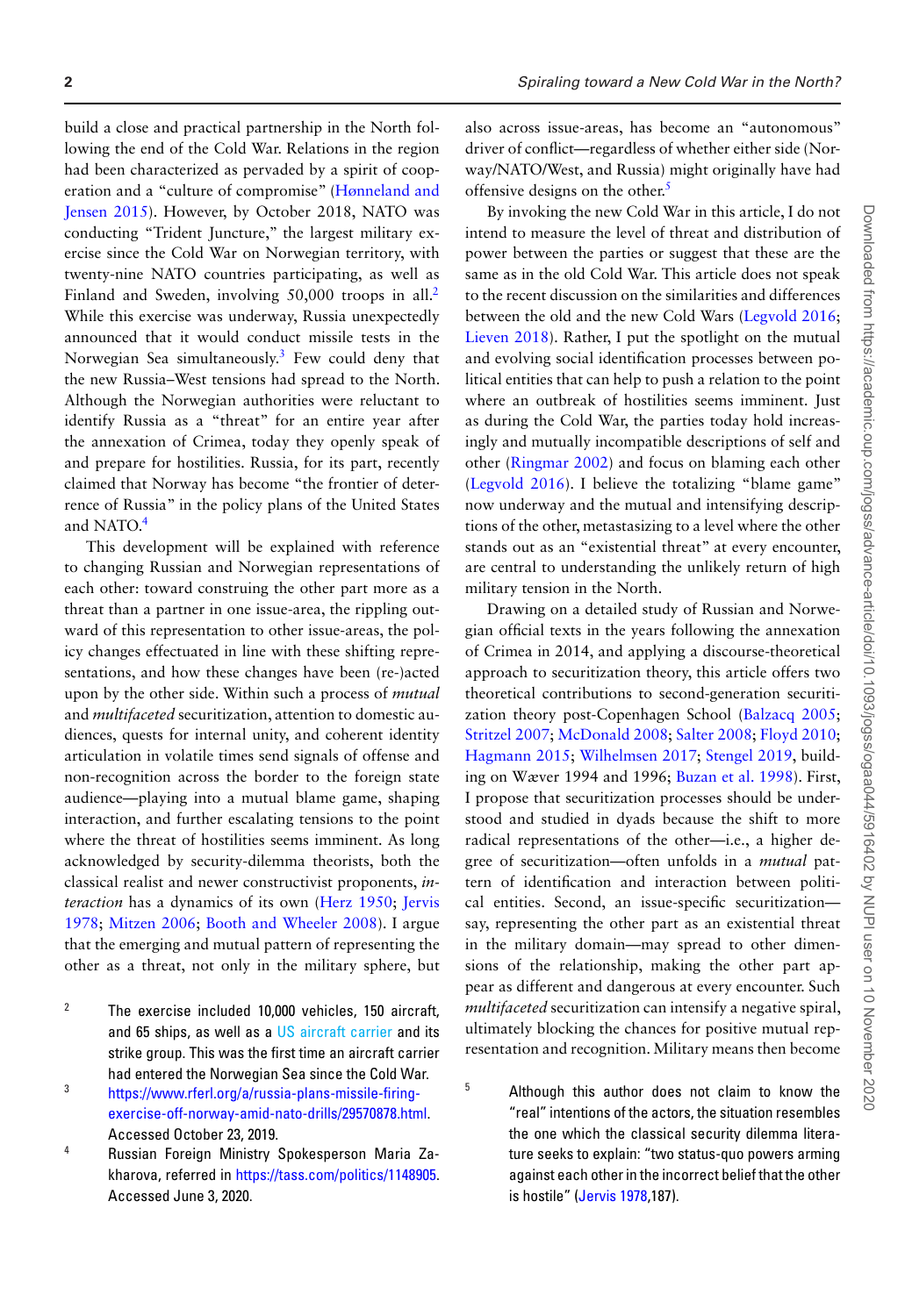a logical and legitimate way of relating to the other: contact and collaboration in other issue-areas are precluded. With this approach, I seek to expand on and integrate a discourse-theoretical version of securitization theory into the study of how and why relations escalate to the brink of war.

Although the post-positivist foundation of this study complicates direct communication and compatibility with much of the classical literature on the security dilemma and spirals, it does speak to the central question of *how* collective actors, such as states, become unsure of whether the other has defensive or offensive intentions and why they come to see and act toward each other as aggressive, regardless of the "true intentions" of the other (see e.g., [Jervis 2001;](#page-18-17) Mitzen and Schweller [2011\). The positivist literature on the security dilemma](#page-18-18) and spirals usually theorizes such pathways to conflict as an encounter between actors reasoning through preference structures in rational games, or a set of games [\(Jervis 1978;](#page-18-7) [Fearon 1995;](#page-17-9) [Mearsheimer 2001;](#page-18-19) Glaser 2010; [Copeland 2011;](#page-17-11) [Mitzen and Schweller 2011\). In](#page-17-10) contrast, my approach, building on the fundamental insight that political entities are socially constituted and that the identity of self and other is subject to change through linguistic practices, theorizes such pathways to conflict as emerging through many encounters and gradually changing relations where identity dynamics serve as the causal engine.

This article proceeds as follows: I first lay out the theoretical and methodological underpinnings of the argument, building on second-generation securitization theory and the concept of ontological security. Then, after a short presentation of the historical background of Russia–Norway relations in the North, I turn to changing Russian and Norwegian mutual representations in 2014–2018, and the shapes taken by the securitizing narratives on both sides. Investigating the Norwegian side in depth, I show how the image of Russia as a threat has solidified over time, spilling over into non-security issue-areas, and made a string of initiatives that reject Russia' logical and legitimate policies in a new Norwegian approach. I examine how Norwegian official securitization of Russia has been driven by the quest for unity and continuity in representations of the self in a time of uncertainty and disruption. The fifth section concerns this driver and the unintended consequences of skewed attention to internal cohesion and domestic audiences at the expense of Russia. I point out how Russia has interpreted and (re-)acted to Norway's securitizing moves and policies, showing how mutual and multifaceted securitization unfolds in practice—and results in escalation.

While some hold that the growing rhetoric of confrontation between Russia and the West can be employed without running the risk of war [\(Lieven 2018\)](#page-18-10), I take this use of words seriously. Political language serves to make some courses of action legitimate and logical, while precluding others [\(Hansen 2006,](#page-17-12) 21; Jackson 2006; [Wilhelmsen 2017\). According to this fundamental](#page-18-20) discourse-theoretical insight, securitization—defined as a process where the other is increasingly cast as different and dangerous to the self—will manifest itself in concrete policy practices [\(Hagmann 2015,](#page-17-7) 9; [Hayes 2009,](#page-17-13) 985; [Wilhelmsen 2017,](#page-18-15) 28–29). Thus, there is a link between the rhetoric of confrontation that produces the subjectivities of threatened self and threatening other, and the policy responses initiated in the course of such a securitization.<sup>6</sup> The more different and dangerous to the self the other is construed as being, perhaps even to the level of "existential threat," the more reasonable and logical will the use of force against this other appear [\(Bandura 1990,](#page-17-14) 7–8; [Wilhelmsen 2017,](#page-18-15) 24–26).

Securitization, viewed through a discourse-theoretical lens, emerges through a plethora of utterings and is, therefore, best theorized as a gradual process, not one specific happening [\(Ciuta 2009;](#page-17-15) [Hagmann 2015,](#page-17-7) 21-22; [Wilhelmsen 2017,](#page-18-15) 21–24). That is not to say that securitizations cannot end up in a radical black/white juxtaposition, where *They* represent an existential threat to *US* and can be related to only through the barrel of a gun. Indeed, the aim of this article is precisely to show how the gradual and increasing securitization of Russia in Norway, and of Norway in Russia, is bringing relations to a point where the threat of hostilities seems imminent. But there is no necessary evolution to this point of possible destruction: it is a contingent process [\(Guzzini 2011\)](#page-17-16). When securitization is produced through a myriad of statements that together make the other stand out as a threat, there is always a possibility for more and more statements that construe the other as "defensive" or even "potential partner" to feed into the process, bringing the threat image a few levels down and making possible a policy of restraint or even collaboration. Here, however, I seek to identify

<span id="page-2-0"></span><sup>6</sup> In the discourse-theoretical reading of securitization, the "emergency measures" or policies undertaken to counter the threat are the material expressions of securitizing narratives. Discourses are not only systems of linguistic signs: they encompass the social world and are "concrete" in that they produce a material [reality in the practices that they invoke \(Wilhelmsen](#page-18-15) 2017, 28).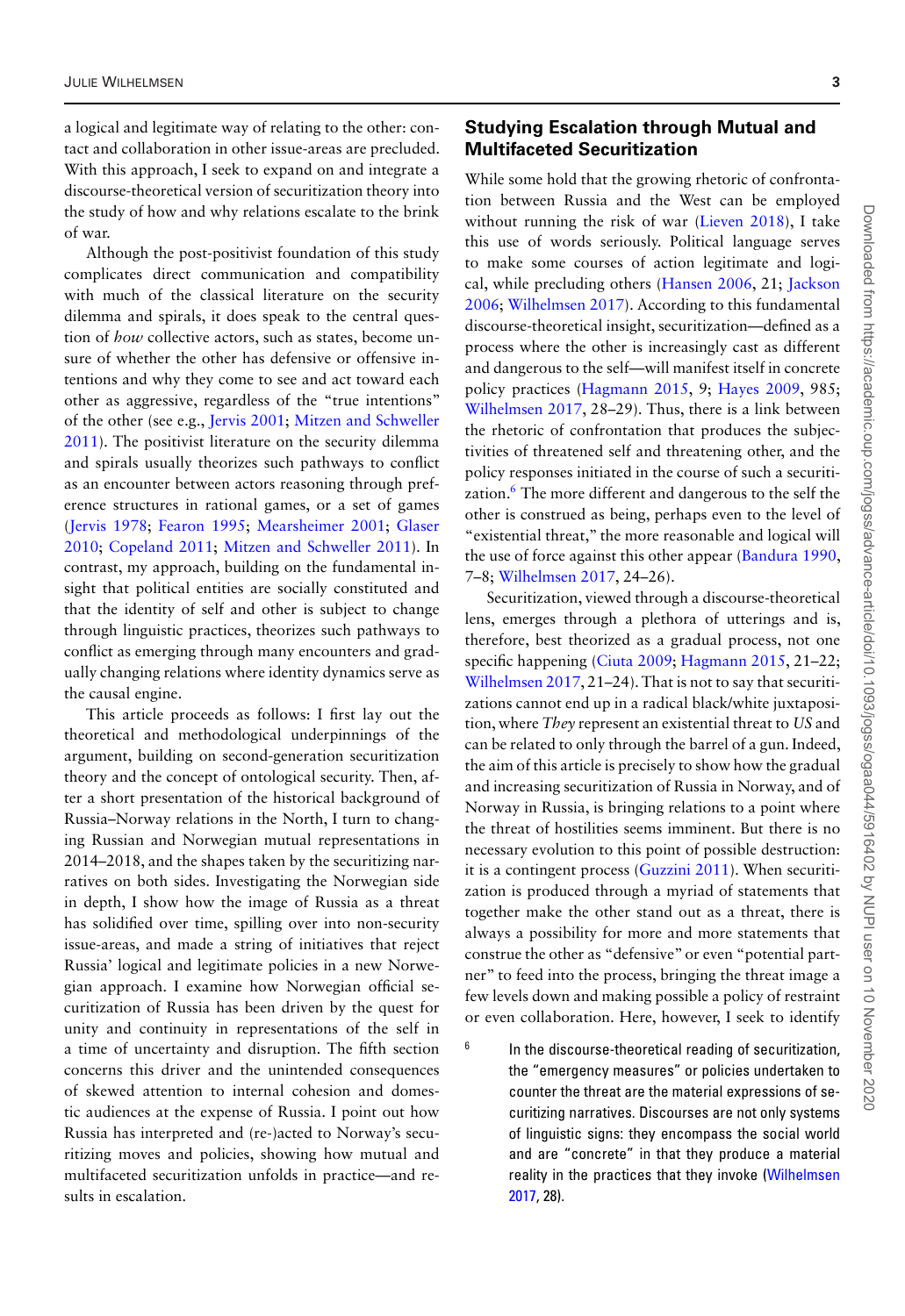mechanisms that push securitization upward to the point where the buildup of force seems necessary and hostilities imminent.

My first suggestion is to conceptualize and study securitization processes in dyads, that is, as a *mutual* process. The shift to more radical representations of the other (a higher degree of securitization) often occurs in a reciprocal pattern of identification and interaction *between* political entities [\(Wilhelmsen 2020,](#page-18-21) 30). How political entities such as states identify, talk to (or about) each other, and the policies they launch in accordance with and following such speech, play into and shape the speech and policy courses of other states. There are essential *effects* of securitization processes where the other party is cast as [different and dangerous to the self \(](#page-17-8)[Wæver 1995](#page-18-22)[;](#page-17-8) Buzan et al. 1998; [Stritzel 2007;](#page-18-12) [McDonald 2008;](#page-18-13) Hagmann 2015; [Wilhelmsen 2016\). Within a dyad of political enti](#page-17-7)ties that increasingly identify the other as a threat to the self, a self-perpetuating logic sets in, with the two securitizations fueling each other.

Under what conditions and how does this happen? As noted by [Mitzen \(2006\)](#page-18-8) and others, states do seek not only physical security, they also seek security of the self (ontological security), mainly because agency requires a stable cognitive environment[.7](#page-3-0) Particularly at a time of crisis states strive to create continuous narratives of self [\(Steely 2008a;](#page-18-24) [Zarakol 2010;](#page-18-25) [Subotic 2016\)](#page-18-26). Routinized security talk and the projection of the other as a threat delivers ontological security. It creates inner cohesion in the referent group and the ability to act (Wilhelmsen [2017, 27–32\). This is because representations of self](#page-18-15) and other are bound together, dependent on each other. Collective identities and the social groups they refer to are constituted in relation to difference and maintained through the continued juxtaposition and drawing up of boundaries between self and other [\(Barth 1969;](#page-17-17) Connolly [1991\). However, securitizing the other for enteric use also](#page-17-18) creates a "securitization dilemma"—"a difficult choice where a securitizing move represents a powerful and attractive opportunity for political mobilization, but with the danger of perverse and unintended consequences" [\(Van Rythoven \(2019,](#page-18-27) 2). The unintended consequences of securitization have been suggested to be of several kinds: contextual, social, and temporal (Van Rythoven 2019, 10). Within the social type of contingency, which concerns how an audience can interpret a security claim

<span id="page-3-0"></span> $7$  Ontological security refers to the need to experience oneself as a whole, continuous person in time—as being rather than constantly changing—in order to realize a sense of agency [\(Mitzen 2006,](#page-18-8) 342 building on [Laing 1969;](#page-18-28) [Giddens 1991,](#page-17-19) 41–42).

in unexpected ways, much attention has been given to situations in which a securitizing move can be rejected by the audiences it is meant to mobilize [\(Wæver 1989,](#page-18-29)1; [Collins 2014;](#page-17-20) [Van Rythoven 2019\)](#page-18-27). Of particular relevance for relations between political entities, but less investigated, is the unintended consequences that a securitization within one political entity *of another political entity* may have on that other political entity.

To maintain ontological security, actors must not only be able to assure themselves of who they are (endogenously)—and protecting a continuous narrative of self becomes particularly pressing in a time of crisis but they also need to be identified and recognized by others, and on their own preferred terms (exogenously) [\(Steely 2008b,](#page-18-30) 51–52; [Zarakol 2010,](#page-18-25) 3; [Ringmar 2014\)](#page-18-31). A securitizing actor's firm (but probably unconscious) attention to ontological security and the domestic audience at a time of crisis can communicate non-recognition to the other (foreign) audience. If both parties in a dyad of political entities push securitization of the other upward for enteric use but disregard how the other will interpret it, as well as the non-recognition of the other party that such securitization implies, a negative spiral sets in.

For example, a securitization of NATO as different and dangerous to Russia creates both inner cohesion in the Russian polity and makes possible a policy of "military modernization" and a posture of "defensive deterrence," but it can have unintended consequences. It can be taken as a rejection of NATO's self-constituted identity as a legitimate, reliable, security-seeking actor and elicit a string of representations of Russia as different and dangerous on the NATO side. $8$  Failure to be recognized by the other on one's own preferred terms might not necessarily result in feelings of inferiority and shame, triggering efforts to reconstruct one's own identity, as Bially Mattern has suggested [\(2004,](#page-17-21) 12–13) or "progres[sive change" of self to become like the other, as](#page-18-31) Ringmar (2014) holds. As [Lupovici \(2012,](#page-18-32) 818) notes a collective actor that experiences ontological threat can "redefine the situation in order to protect identity." "Avoidance," he says, building on [Giddens \(1991,](#page-17-19) 188) "allows an actor facing an ontological dissonance to revalidate its identity rather than to change it or to change its behaviour." Lupovici explores the strategy of avoidance in situations

<span id="page-3-1"></span><sup>8</sup> The underlying understanding is that "intentions" are not an intrinsic property of the state (here: Russia), but depend on the social recognition of the other states and their interpretation of Russia in this specific his-torical setting. As noted by [Mitzen \(2006,](#page-18-8) 357) "states do not have a final say in whether they are securityseekers."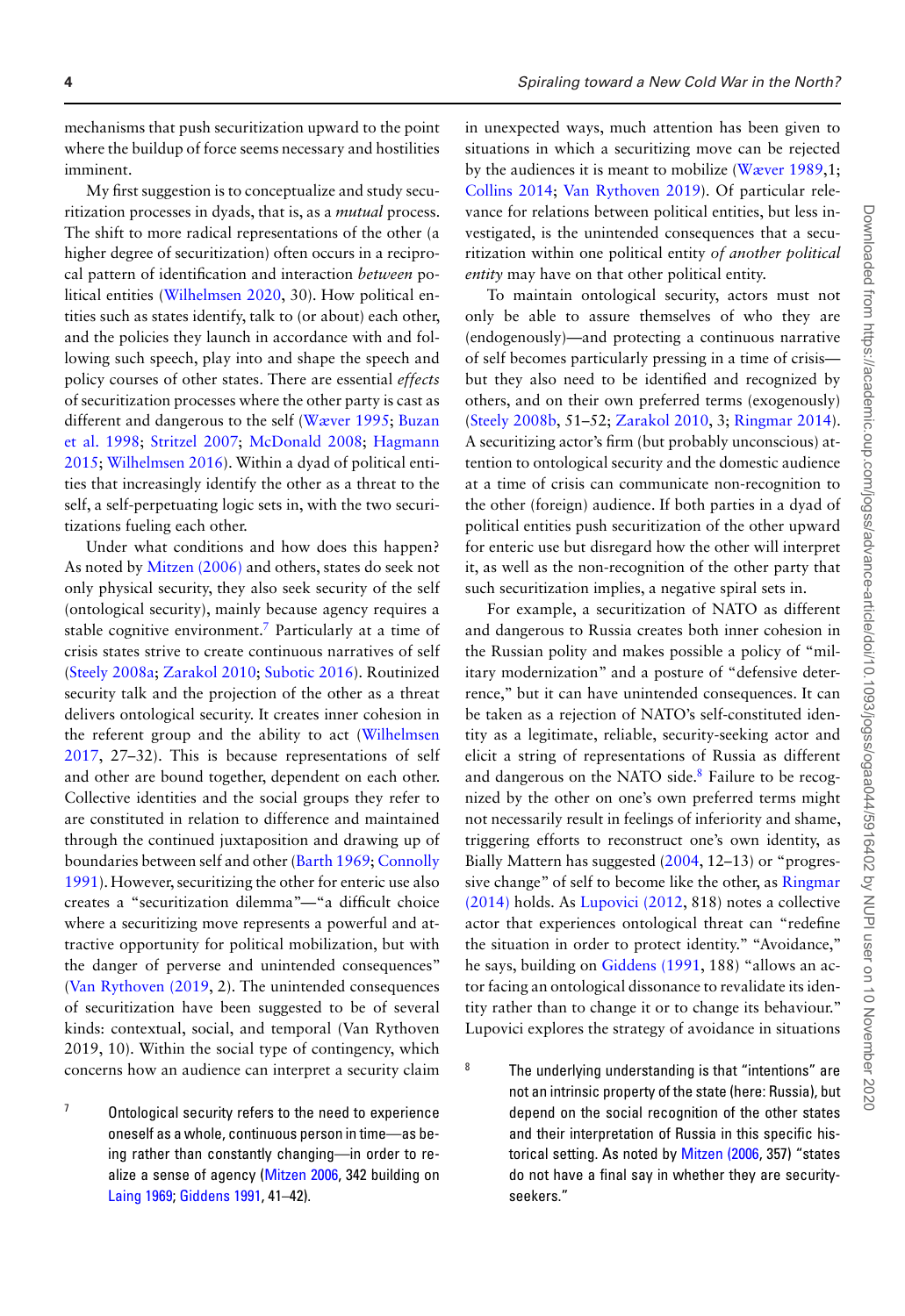where dissonance is created endogenously, between conflicting self-identifications and the responses undertaken to offset threats to these self-identifications within one political entity.

Avoidance may play out differently when the ontological dissonance emerges *exogenously* in a dyad of political entities. To reduce the dissonance between the understanding of self and the explicit identification of one's own political entity by the other as being something different and dangerous, revalidation of own identity can be achieved through *externalization*, by simply returning the negative identification. This strategy is manifest as a clear pattern in the texts by Norwegian/Western and Russian leaders studied below. It is hardly surprising that a collective actor would respond to the non-recognition implicit in being securitized with externalization in the form of talking and hitting back instead of undertaking some form of internal revision. Responding by *mirroring* the securitization of your group by the other party can be rewarding in terms of delineating and maintaining self-identity, particularly in a time of crisis. To restate and return to the case in focus: the non-recognition implicit in Russia's securitization of NATO can elicit highly antagonistic representations of Russia from the NATO side, triggering another round of representations and accusations from the Russian side, and so on.

Such a negative spiral of mutual representations and accusations can be driven further when the different nonmilitary *issue-areas* in which collective political entities engage also become subject to securitization. While relations between such entities usually take place on different international arenas addressing different issue-areas and exhibit a mixed pattern of friendly and hostile interaction [\(Jervis 2001,](#page-18-17) 37; [Bially Mattern 2004\)](#page-17-21), they may become subject to patterned all-encompassing friendly *or* hostile interaction. The latter, I propose, can happen when security concerns take center-stage in relations, through a spillover from mutual securitization in the military sphere into other arenas of potentially neutral or friendly interaction, such as trade, culture, or even diplomacy.

In more scholarly terms, a negative spiral in relations is intensified when the other is securitized, i.e., construed, through speech, as different and dangerous *at every encounter,* and when every policy move in any issue-area is represented as a tool in the hands of this threatening other. Such *multifaceted securitization* pushes the representation of the other upward on the scale of difference and danger and can create a situation where positive recognition is not granted in any sphere. In this situation, the collective actor experiences an exogenous rejection of its self-ascribed identity in every policy sphere

where it seeks outside confirmation—making the experience acute. In turn, this experience of acute ontological dissonance may be met by a strategy of avoidance and externalization: a counter-securitization that mirrors and matches the near-total rejection to which the political entity itself has been subjected. In the course of the ensuing spat, with hostile representations flung back and forth on every arena of encounter, the other is finally left with no face but that of an enemy. That resolves the dilemma of knowing what the intentions of the other are, as each party is now quite certain that the other has offensive designs.

From this understanding, logically flow policies of positioning and armament in the military sphere, and disengagement and non-communication in non-military issueareas. In contrast to endogenously generated avoidance noted by [Lupovici \(2012,](#page-18-32) 813), the problem is not that a collective actor undertakes contradictory measures to alleviate ontological dissonance, but rather that the same measures of disengagement and confrontation seem logical and legitimate in every sphere of interaction between two political entities. In this situation, the parties have few possibilities of extricating themselves from the spiral that leads to confrontation. If the other is securitized and denied recognition across issue-areas and arenas, that leaves no space for responding with friendship to overcome mistrust—which would be the opening through which to start pushing the spiral downward.

A high level of mutual and multifaceted securitization can produce, in Jervis' terminology [\(2001,](#page-18-17) 41), a "deep security dilemma" ... "a situation where mistrust cannot be overcome" and where there are "no missed opportunities for radically improving relations." But in contrast to Jervis' conception, the road toward this high level of mutual securitization, with the ensuing minimal trust, is gradual and contingent, and produced through a plethora of representations. Moreover, in this approach, the key "mover" in the security dilemma—the perception of each party that the other has offensive intentions—emerges from their discursive practices, their representations of each other. Mutual and multifaceted securitization answers [Mitzen and Schweller's \(2011\)](#page-18-18) call to understand how certainty about the other actor's aggressive intentions can contribute to the onset of war.<sup>9</sup> But this certainty, with the tragic outcome it can result in, should not be seen as conditioned by structural uncertainty at the

<span id="page-4-0"></span>9 [Mitzen and Schweller \(2011,](#page-18-18) 5) indicate that "structural uncertainty, not alone, but coupled with individuals' misplaced certainty, causes conflict." Misplaced certainty is "thought of as a particularly stubborn misperception that leads to suboptimal choice."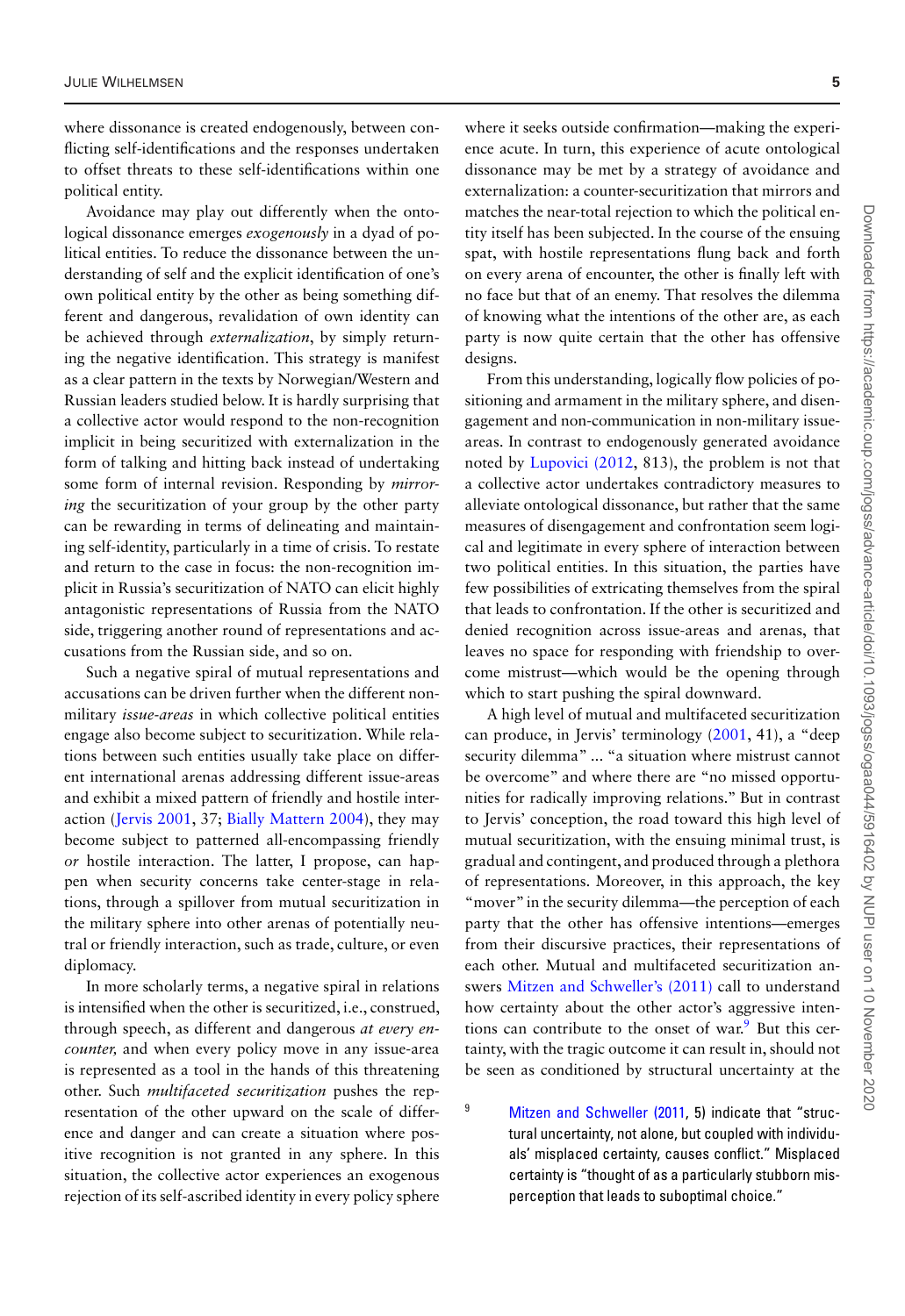outset; nor is the misplaced certainty in the next phase built from "inside" an individual decision-maker with reference to cognitive and affective causes (Mitzen and Schweller's (2011; [Jervis 1976,](#page-18-33) 387–406). I submit that it is built through the multiple and spreading self/other representations that bring the "offensive intent" of the other into being as a social reality, making it reasonable and logical to undertake policy steps to counter this aggressive intent.

This alternative approach also has some advantages in terms of validation. Empirical validation of a theory is difficult if misplaced certainty is explained by intentions. Jervis, for example, although admitting that it is difficult to pin down whether the Cold War *was* a security dilemma [\(2001,](#page-18-17) 38) still tries to settle this question by revisiting archive material and establishing the nature of the US and Soviet leaders' intentions at that time (2001, 53). My reading of the security(zation) dilemma acknowledges that the intentions of collective actors are inaccessible, and works from the tangible empirical fact of words actually issued. $10$  When such words are understood as having constitutive power, conditioning the paths of action collective actors can take, it is easier to ascertain whether two parties have moved into a situation where the use of force seems logical and legitimate.

For Norway and Russia in the North, the tragedy might be that, although they both need a coherent ontological landscape, think of themselves as "securityseekers" and as achieving more security through their multifaceted securitization of the other, they might be creating a relation devoid of any positive engagement, thereby endangering their own physical security.

## **Data and Method**

This study builds on in-depth, systematic scrutiny of official statements from the years 2014 to 2018. The Norwegian data are statements, press releases, speeches, etc., from the Ministry of Foreign Affairs (MFA), the Prime Minister's Office, and the Ministry of Defense (MoD). The Russian data are transcripts and statements from the Russian Ministry of Foreign Affairs and transcripts from the public appearances of the President. The texts have been "scraped"—downloaded in full—from [www.regjeringen.no,](http://www.regjeringen.no) [www.mid.ru,](http://www.mid.ru) and [www.kremlin.ru.](http://www.kremlin.ru) Using the open source "corporaex-

<span id="page-5-0"></span> $10$  Notably, from Jervis' account [\(2001,](#page-18-17) 58-55), the only thing we can call a fact is that both parties during the Cold War consistently described each other as (irreparably) hostile.

plorer" software [\(Gjerde 2019\)](#page-17-22), we then extracted a clearly defined subset of this large document collection: The final text collection contains documents that include references to both Russia and the Arctic on the Norwegian side, and documents that include references to Norway *or* the Arctic on the Russian side—the difference being due to the far higher number of documents on the Norwegian side. In certain parts of the analysis, the official texts retrieved through web-scraping have been supplemented by media articles referring to comments from Russian and Norwegian officials. The aim has been to sample more statements at particularly critical events in order to study action–reaction patterns.

The texts have been studied by using discourse analysis in the tradition of [Laclau and Mouffe \(1985\),](#page-18-34) with emphasis on the contested nature of meaning-making. This has implied systematically mapping the *changing* pattern of self and other representations in official texts. The method has been designed to foreground the constitutive power of language and capture securitization as a *process* by studying a plethora of official utterances over time [\(Wilhelmsen 2014,](#page-18-35) 58–64; [Stengel 2019\)](#page-18-16). I focus not only on how certain verbs, adverbs, and adjectives attached to nouns might help to constitute the other as increasingly different and dangerous to the self (Milliken [1999, 232–33\), but also on how linguistic repetitions,](#page-18-36) mergers, and comparisons might contribute to such a process. The article also lists concrete policy practices that have been implemented in line with Norway's changing representations of Russia in the section "A new Norwegian approach to Russia." These have been retrieved from Norwegian media and from Norwegian MOD and MFA websites. While the combination of systematically reading and manually coding such large bodies of text is exceptionally time-consuming, the mixture arguably strengthens the reliability of interpretivist endeavors such as this [\(Hopf and Allan 2016,](#page-17-23) 20).

More generally, the approach used here recovers the identity categories *from* texts and other sources of shared meaning [\(Hopf and Allan 2016,](#page-17-23) 27). That Norway and Russia are securitizing each other is thus not a claim made a priori, but a conclusion I draw after consulting a plethora of texts. In the fifth section, on internal cohesion and external offense, the challenge has been to stay within the confines of relying on *explicit utterances* to capture the interactive dynamics at play when two social entities engage in mutual and multifaceted securitization. This has entailed trying to reach conclusions on strategies of externalization and mirroring by consulting texts where one party explicitly refers to something the other party said or did.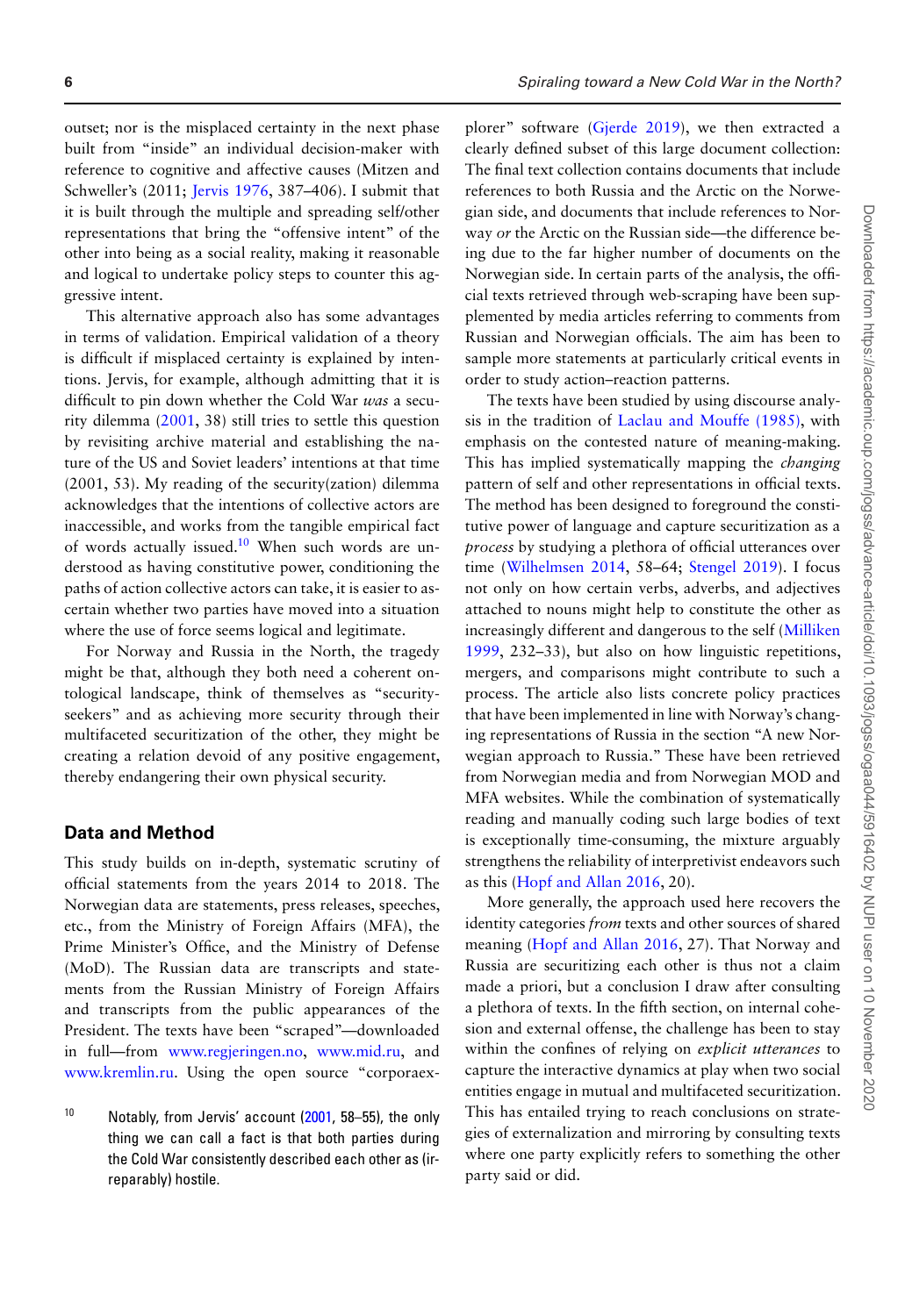The answer to the crucial question of how we "know" that the relation between the parties is moving into a spiral will emerge from the content of the texts. If most or all representations on both sides and across issue-areas attach a high level of danger and difference to the other, we know the relation in spiraling toward confrontation. Conversely, if we find neutral or even positive identifications of the other in certain issue-areas or during certain events, we know the relation is not fully in the trap and there are possibilities for cooperative interaction.

#### **Norway–Russia Relations before 2014**

Russia and Norway have approached each other in various ways across different issue-areas and changing over time. Although security concerns were central, this was so even during the Cold War.<sup>11</sup> The lengthy negotiations over the delimitation line in the Barents Sea starting in the early 1970s exhibited the mixed approach, as they barred the securitization of this issue in the public debate and located it outside the orbit of East–West confrontation. From Norway's side, representations of the USSR were always mixed. It figured not only as a threat but also as a neighbor, something that gave birth to the *policies of balance* between deterrence and reassurance of the USSR. Norway's "self-imposed restraints," which included a clear non-nuclear position and practice as well as no basing of foreign troops on Norwegian territory, were aimed at alleviating Soviet concerns of Western aggression [\(Riste 2001,](#page-18-37) 214–17).

Following the end of the Cold War, the new Russia was de-securitized in Norwegian official discourse. Norway now sought to strengthen the multilateral institutional structures in the North and to promote interaction with Russia in these. A major Norwegian effort was the initiation of the Barents Euro-Arctic Council in 1993. Although the Arctic region experienced neglect from Moscow in the 1990s, this changed after the turn of the millennium. Given the general focus on Russian reform through integration with Western economies and global institutions in the first Putin years, Russia's approach to Norway in the North became more inclined toward cooperation—evident, for example, in Russian policies on Svalbard [\(Jørgensen 2010\)](#page-18-38). This corresponded with a renewed Norwegian emphasis on partnership and commitment to institutional collaboration with Russia from 2005. The landmark 2010 Norwegian/Russian agreement on the delimitation line in the Barents Sea,

dividing the contested area evenly in two, was a fruit of a culture of compromise which logically grows out of mutually compatible representations of self and other [\(Jensen 2015\)](#page-18-39). Arguably, such a culture could thrive because the two parties did not view, represent, and relate to each other primarily as a security threat, but rather as compatible entities with some shared interests.

In the years leading up to the crises in Ukraine, Russia featured in official Norwegian discourse as a key partner and as an actor who respected the law.<sup>12</sup> Even in policy areas where Russia was represented as a "challenge," collaboration was to be the solution. $13$  When heightened Russian military activity in the North was mentioned, it was represented as a "legitimate" return to "normal."<sup>14</sup> Also on the Russian side, Norway appeared mainly as a reliable international actor and as a good neighbor, with Statoil as a promising corporate partner for Russian companies. $15$  In particular, the 2010 maritime delimitation agreement between Russia and Norway was hailed as a key achievement, <sup>[16](#page-6-5)</sup> held to be "just and in accordance with international law," and "advantageous to both states.["17](#page-6-6) The region as a whole was portrayed by Russia as an area of opportunity, an example for other, less peaceful, regions.<sup>18</sup> The broad and mutual desecuritization of the other, also across issue-areas, even seeping into the military sphere, was amply illustrated when Norwegian officials suggested during a visit by Russian Deputy Minister of Defense Anatolii Antonov that "we will become world champions in defending the High North, on both sides of the border."<sup>19</sup>

However, this discourse was pursued together with a low-key but continuous Norwegian discourse on the need to strengthen the territorial defense, as well as to draw the attention of NATO to the North—both springing from the representation, in parts of the Norwegian political establishment, of Russia as a lingering "residual" Soviet threat [\(Heier and Kjølberg 2015,](#page-17-25) 35). On the Russian side, already in 2012 Moscow construed "our partners' ... call for NATO to come there" as a dangerous act that could lead to "the militarization of the

- <span id="page-6-1"></span><sup>12</sup> N2; N4; N5; N6; N9; N10; N12; N14; N18; N22; N23; N25 (here and in the following: see the online appendix for references to Russian (R) and Norwegian (N) primary sources).
- <span id="page-6-2"></span>13 N6; N8; N9; N22; N15. (N10; N24; N17).<br>14 N11: N2: N7: N12: N14
- <span id="page-6-3"></span> $^{14}$  N1; N3; N7; N12; N14.
- <span id="page-6-4"></span> $^{15}$  R14.
- <span id="page-6-6"></span><span id="page-6-5"></span>
- $\frac{16}{17}$  R1.
- $^{17}$  R3.
- <span id="page-6-8"></span><span id="page-6-7"></span> $^{18}$  R4. N10.

<span id="page-6-0"></span><sup>&</sup>lt;sup>11</sup> For the most comprehensive and recent account of Norwegian–Russian relations in the twentieth century, see Holtsmark (ed.) [2015.](#page-17-24)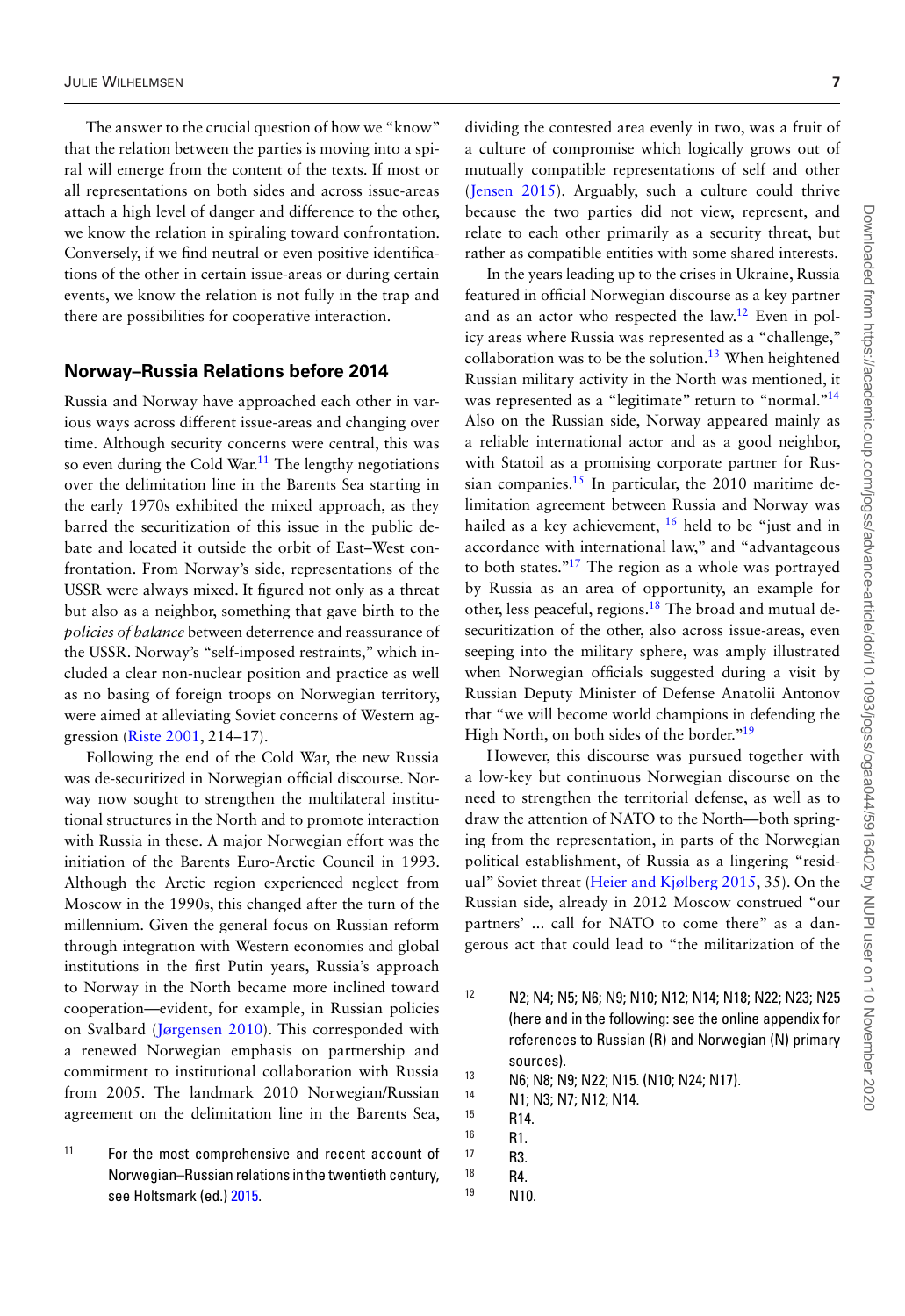Arctic.["20](#page-7-0) During fall 2012/spring 2013, new apprehensions appeared on the Norwegian side concerning NGOs in Russia and Moscow's turn to "authoritarian" rule. This marked a shift in Norwegian representations of Russia: Norwegian Foreign Minister Jonas Gahr Støre had earlier stated explicitly that Russia's weak human rights and democracy credentials could not be used to question the legitimacy of Russia as an actor on the international arena[.21](#page-7-1) With a new government in power from September 2013 and *before* the crises in Ukraine, official Norwegian discourse on Russia shifted further: Russia became less of a partner and more a human rights violator. Modernization of the Russian military was no longer associated with "normalization" as in 2012, but with the country's rising great-power ambitions. $^{22}$  However, at this time Moscow seemed to disregard Norway's emerging securitization of Russia as a threat to Western values. In January 2014, Foreign Minister Lavrov stated that the dialogue at the level of the states' leadership between Russia and Norway was deepening and dismissed insinuations from the press that rising Western–Russian tensions had negative impacts on Russian–Norwegian relations. $23$  This lack of initial reaction testifies to the staying power of ingrained representations of the other, and the importance of recognizing how mutual securitization and the acute ontological dissonance it can create emerge over time through many encounters in many issue-areas.

# **Russian Securitization of Norway Post-Crimea: How it Sticks and Spreads**

Norway as Part of a Multifaceted Western Threat Russia's securitization of its neighbor in the North was gradual and official statements still offered several distinct identifications of Norway in the years 2014 to 2016. But the representations of Norway as a "good neighbor" were increasingly complemented by representations of Norway as a country that was becoming a less good neighbor—catering to its Western partners thereby acting against the own interests of both Russia and Norway.<sup>24</sup> Texts from 2017 and 2018 show Norwegian policy-moves in the military as well as in other policy spheres framed as part of a broad Western front against Russia. Thus, Norway's decision in October 2016 to invite 330 US Marines to be based on a rotational basis at Værnes near Trondheim, and the doubling of such

<span id="page-7-0"></span> $^{20}$  R<sub>2</sub>.

- <span id="page-7-1"></span><sup>21</sup> N17; N18; N19; N22.<br><sup>22</sup> N24: N25
- <span id="page-7-2"></span> $\frac{22}{23}$  N24; N25.
- <span id="page-7-3"></span> $^{23}$  R6; R7.
- <span id="page-7-4"></span>R10.

troops on Norwegian territory further north, closer to the Russian border, in 2018, are repeatedly framed as part of a broad US offensive.<sup>25</sup> Often, Norway is represented merely as a part of the US military system, a launchpad for potential US "aggression.["26](#page-7-6) By late 2018, Norway is routinely placed as one of many European sites for NATO/US bases that are "surrounding Russia."<sup>27</sup> But Norway is also increasingly construed as a hostile agent in its own right. Previous accusations that Norway was *intentionally* destroying good neighborly relations by giving in to US demands were reiterated. Norway was pursuing a "politicized approach," "undermining confidence and predictability in bilateral relations" and acting as if Russia were a threat in the North.<sup>28</sup>

Beyond the strictly military sphere, Norwegian criticism of Russia, such as claims that Russia was responsible for hacking against central actors in Norwegian society, was dismissed and construed by Russia as part of a general "anti-Russian" trend initiated in Washington and spreading across the globe. $29$  Russia's comments on the arrest of M.A. Bochkaryov in Oslo on charges of espionage indicated that Norway was operating with "blackmail," "fabricated charges," "false accusations," and "provocations.["30](#page-7-10) Norwegian human rights critique such as the Norwegian Helsinki Committee campaign during the World Championship in football was dismissed as "fake," as merely "Russophobic" "propaganda work"—a tool in a political fight against Russia waged by the West.<sup>31</sup> These representations construed Norway as an integrated part of the West, a deceitful and dangerous partner, and show how the Russian securitization of Norway is linked to and cannot be grasped without examining Russia's changing representations of the West, the United States in particular, in this period.

The merger of Norwegian identity into the broader one-sidedly *positive* Western identity in Norwegian official discourse (discussed below) finds its parallel on the Russian side but with negative connotations: "Norway," together with "NATO," "the EU" and the "USA," was subsumed under a Western entity that had "deceived the post-war promises to Russia," "expanded their zone," "forged their own security at the expense of Russia," "pursued a zero–sum game" and "destroyed the dream of a common European house." The 2014 "coup" in Ukraine and the implementation of sanctions against

- <span id="page-7-5"></span> $\frac{25}{26}$  R16; R18; R60; R63.
- <span id="page-7-6"></span> $\frac{26}{27}$  R32.
- <span id="page-7-7"></span> $\frac{27}{28}$  R73.
- <span id="page-7-8"></span> $\frac{28}{29}$  R12; R15; R17, R60; R63; R64.
- <span id="page-7-9"></span> $^{29}$  R20.<br><sup>30</sup> R66:
- <span id="page-7-10"></span> $^{30}$  R66; R70; R71.<br> $^{31}$  R20; R50
- <span id="page-7-11"></span>R29; R59.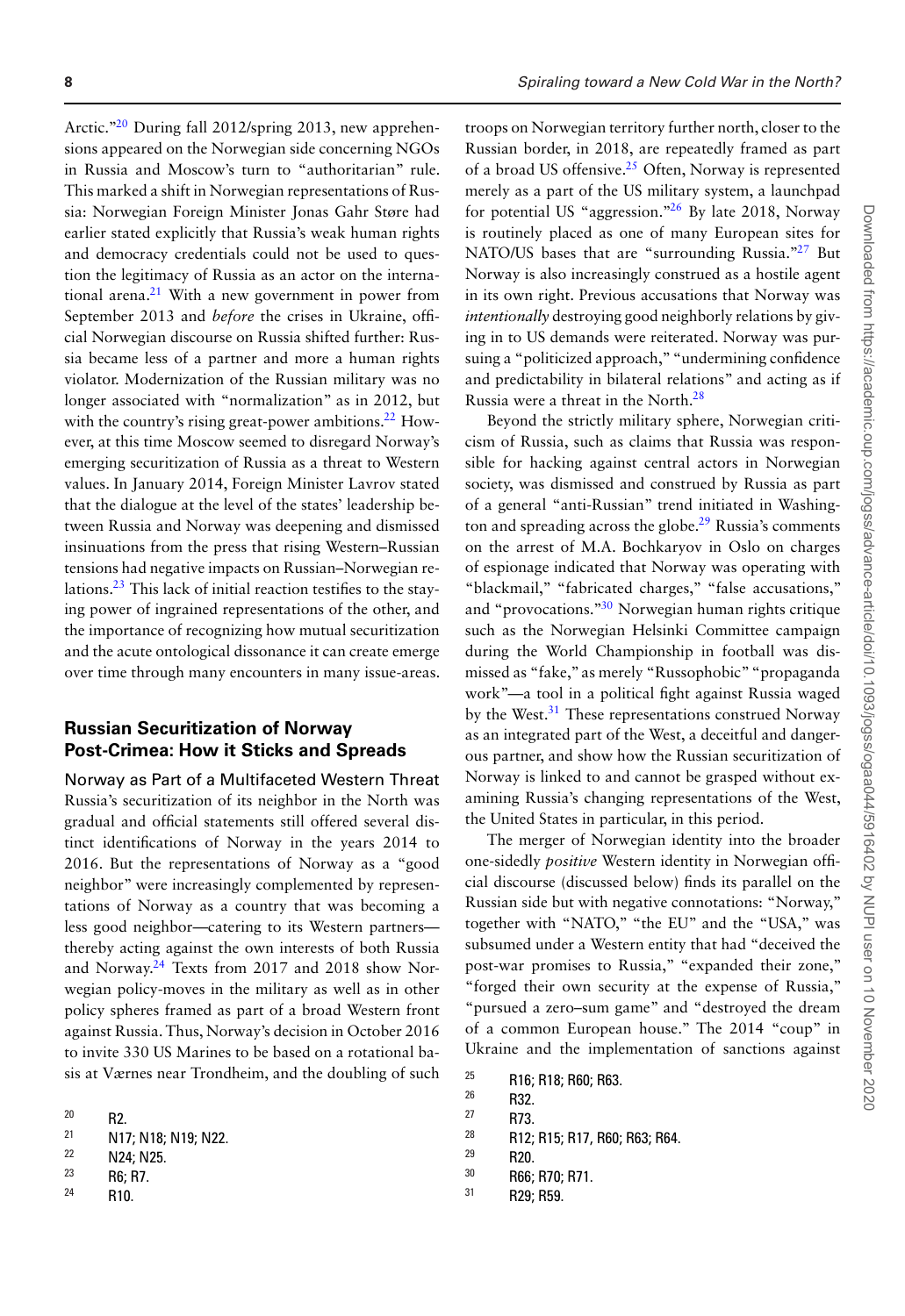Russia following the annexation of Crimea are presented as the beginning of a new wave in this offensive[.32](#page-8-0)

The United States is securitized in particular; as an "aggressive" and "offensive" power which is pursuing global dominance (a unipolar world) and deliberately hitting or "provoking" Russia—by constantly expanding the "anti-Russian" and "illegal" sanctions regime; by increasing the number of military exercises and building up military infrastructure close to Russia's borders in Europe; by dismantling the nuclear arms reduction architecture through withdrawal from the INF Treaty; by building up a missile defense system (also in the Arctic) to neutralize Russian nuclear capabilities; by using cyber weapons against Russia.<sup>33</sup> An emerging theme in Russian official discourse is the claim that the United States in its campaign against Russia is breaching international law and common moral and ethical principles and thus undermining the values and the international order that the United States once sought to build.<sup>34</sup> This accusation of double standards is also leveled against European countries. $35$  With the troubles in US–Russian relations expanding during the years 2016–2018, Russian officialdom construes the West's strategy against Russia, throughout history and "as soon as Russia rises from its knees" and "becomes stronger," as one aimed at "restricting" and "deterring Russia." Even without pretexts such as Crimea, the West would "invent" events to harm Russia.<sup>36</sup>

A picture emerges of a West under the leadership of the United States that is using every possibility in *any issue-area* in relations with Russia as tools in a "strategy of confrontation" to "isolate" Russia; in the militarystrategic issue-area, in diplomacy (by expelling Russian diplomats in 2016 and 2017), in public diplomacy (by adding Russia to the Axis of Evil, making "unfounded accusations" against Russia), in the economic issue-area (by widening of the "anti-Russian" sanctions regime), in the media (by expelling and denying accreditation to Russian journalists and prohibiting news outlets Sputnik and RT), in the legal issue-area (by adopting the Magnitsky legislation), and in sports (Russian authorities hold that accusations of doping among Russian athletes have become part of a politicized campaign). Even people-to-people collaboration is obstructed by the West's anti-Russian campaign according to Russian official speech. Through this strategy, the Western countries are "dictating their

- <span id="page-8-0"></span> $\frac{32}{33}$  R31, also R55; R58; R67.
- <span id="page-8-2"></span><span id="page-8-1"></span> $^{33}$  R5; R9; R11; R13; R24; R30; R31; R32; R34; R47; R67.
- $\frac{34}{35}$  R39.
- <span id="page-8-3"></span> $\frac{35}{36}$  R68.
- <span id="page-8-4"></span><sup>36</sup> R32; R37; R41; R42; R43; R46; R52; R58; R65; R67; RB71.

will to the rest of the world through their position of strength."<sup>37</sup>As in Russian representations of Norway, the Western campaign against Russia is not construed solely as a state-run affair. Russian discourse merges different actors on the Western side into one threatening social entity: the media, human rights activists, NGOs, and political authorities are all represented as joined in waging a strategy of confrontation against Russia.<sup>38</sup>

Taken together, the securitization of Norway becomes starker and starker over time, as Norway is subsumed under a US-led "West" that is constantly expanding a deliberate strategy of confrontation, using all actors and operating simultaneously in all issue-areas to bring Russia down. This is an example of *multifaceted securitization:* the representation of the other as different and dangerous spreads across issue-areas, increasingly blocking out positive representation and recognition of the other on one arena of encounter after the other.

As for the explicit blame game, Russia's explanation of deteriorating relations in the North was that Norway was acting in concert with its Western partners. Accordingly, Russia's decision to make a list of Norwegians who were not allowed to travel to Russia was simply a response to Norway joining the "anti-Russian" sanctions regime—which in the Russian narrative was not a legitimate response to the annexation of Crimea.<sup>39</sup> The West, and the United States in particular, allegedly started a new arms race, worked for the return of a new cold war, and was responsible for the deepening crises in world politics—Russia is just reacting adequatel[y.40](#page-8-8) Any unfriendly act by Russia is construed as simply a mirror, an analog response to what Norway/the West first does to Russia—and Russia is "forced to retaliate."<sup>41</sup>

# The Russian Self and Relations in the North

The escalating and routine representation of the "West" as threatening described above comes with the opportunity of rearticulating Russian identity. The Russian state as such is construed as returning to its status as a legitimate, proud great power with a culture, language, and traditions of its own. "Russia" in the North after the watershed events in Ukraine is portrayed as a normal, law-abiding social entity, even as a patient victim—juxtaposed to the offensive, assertive, and global Norway/NATO/United States described above[.42](#page-8-10) Its own

- <span id="page-8-5"></span> $\frac{37}{38}$  R68, also R71.
- <span id="page-8-7"></span><span id="page-8-6"></span><sup>38</sup> R35; R37; R38; R41; R43; R46; R51; R55; R59; R67.
- $\frac{39}{40}$  R19.
- <span id="page-8-8"></span> $^{40}$  R18; R24; R30; R32; R39; R46; R47; R63; R65.<br> $^{41}$  R37; R38; R43; R43; R47; R61; R71
- <span id="page-8-10"></span><span id="page-8-9"></span> $^{41}$  R37; R38; R42; R43; R47; R61; R71.<br> $^{42}$  R5: R9: R11: R13: R30: R31: R32: R3
	- <sup>42</sup> R5; R9; R11; R13; R30; R31; R32; R34.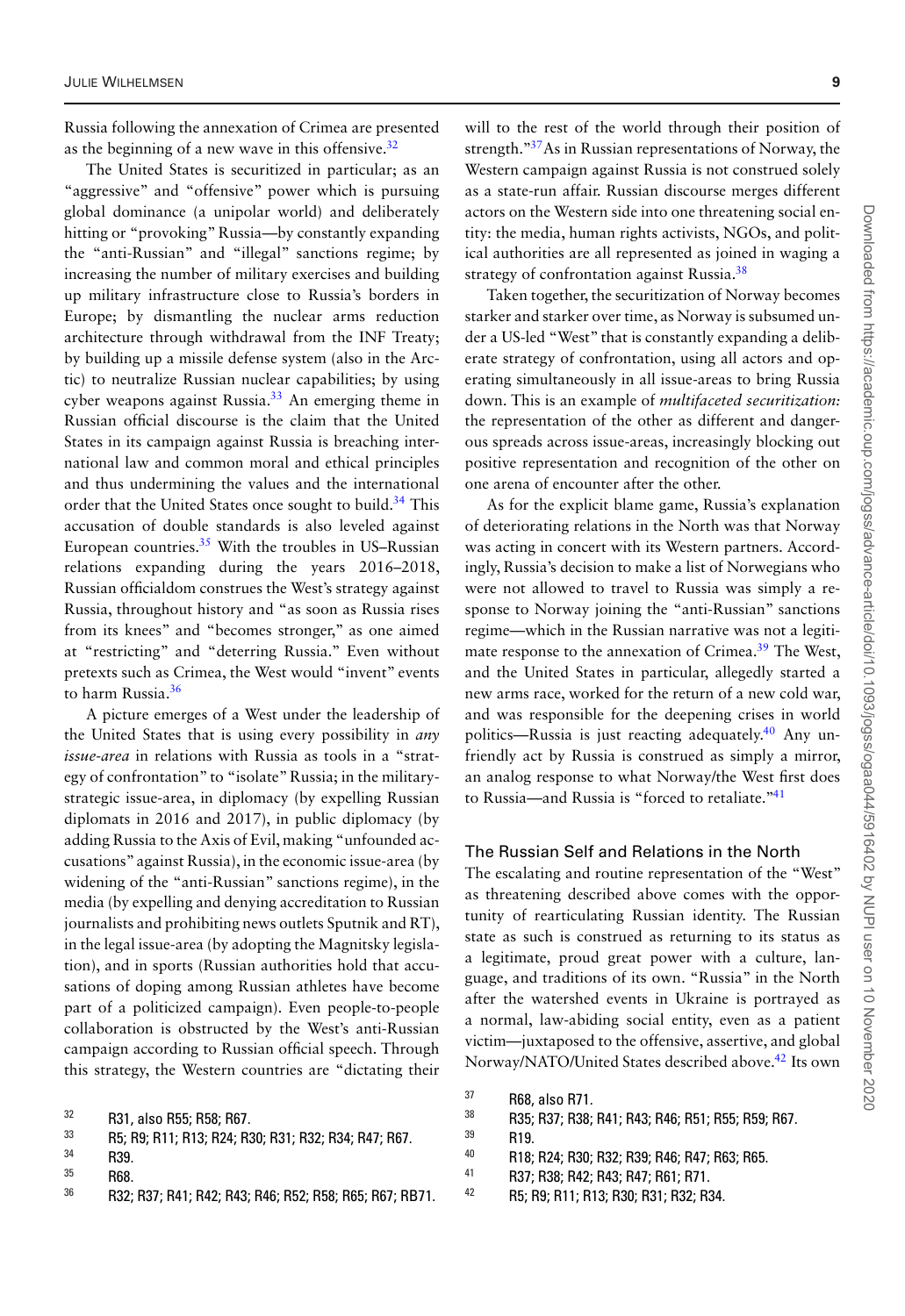markedly increased military attention toward the Arctic (including recurrent military exercises and the building of new military infrastructure and capabilities) is represented as purely defensive, just, and suitable for a large power such as Russia, now moving forward in an era of "competition.["43](#page-9-0) In sum, Russia is not only given as the security-seeker in this region but is also suggested to be the protector of the special cooperative Northern culture. Even after the crises in Ukraine erupted, Russia says that the spirit of cooperation in the Arctic and the primacy of international law should be maintained.<sup>44</sup> Russia also states that it is willing to cooperate with anyone, on equal terms, any time. The latter is an invitation that is directed at Europe in particular, but which can meet no response as long as Europe/Norway construes Russia's approach as trying to split the West by "courting" Europe[.45](#page-9-2)

In Russian government statements at meetings and at international conferences on the Arctic, the main framing of the region continues to be one of enormous resources and development potential. The hopes are high for the Northern Sea Route as a driver of economic growth: "Russia's wealth will grow through the Arctic.["46](#page-9-3) Russia's role as a responsible driving force for the development of this region, and for the best of all Russians, is portrayed as natural given its status as an "Arctic Great Power.["47](#page-9-4) Simultaneously, however, the earlier claim that a military approach from Western countries constitutes a threat to the current state of affairs—especially attempts to get NATO involved in the Arctic—is reiterated. [48](#page-9-5) And by 2017, the need to "master" the Arctic and secure Russian sovereignty, borders, and interests in this region, also by boosting military presence, is emphasized. The Arctic has become fundamentally important for Russian security; a "full return to the Arctic" is necessary: the buildup of US military infrastructure in the region and even Norway's struggle to get foreign military forces deployed on Norwegian territory are core references[.49](#page-9-6) Thus, in Russia's identification of self and of the High North, we see how security increasingly takes center-stage, suppressing other dimensions where the other/Norway could be represented and related to as less threatening.

- <span id="page-9-0"></span>43 R24; R27; R28; R32; R33; R35; R36; R47.
- <span id="page-9-1"></span> $^{44}$  R23; R24; R32; R40; R46.
- <span id="page-9-2"></span> $^{45}$  R39; R44; R46; R52; R63.
- <span id="page-9-3"></span> $^{46}$  R45; R46; R54; R56; R58; R62.
- <span id="page-9-4"></span> $^{47}$  R23; R24; R32; R40; R46.
- <span id="page-9-5"></span> $^{48}$  R<sub>2</sub>, R<sub>8</sub>.<br> $^{49}$  R<sub>22</sub>, R<sub>4</sub>
- <span id="page-9-6"></span><sup>49</sup> R32; R47; R49; R50; R53; R63.

# Russian Internal Cohesion, Effects of External **Offense**

The increasing securitization of the United States/West in the years 2014–2018 and the rhetorical placing of Norway into this multifaceted threat delivered Russia ontological security. The Russian leadership could revalidate Russia as a defensive, just, responsible, and legitimate great power and guardian of the North and ensure the continuity of this understanding in the Russian audience, thus securing internal unity and the ability to act. However, this securitizing narrative had unintended consequences on the other side—particularly because the new representations of Norway/the West as different and dangerous to Russia were spreading far beyond the security domain, with concrete Russian policy changes in the North following logically in their wake (see the online appendix 1). These policy changes, together with the one-sided and harsh blame game described above, were construed in the West/Norway as confirming Russia as an "offensive" and "aggressive" actor—now also in the North. Simultaneously, Russian words and deeds rejected the West's/Norway's self-appointed identity as a defensive, law-abiding, and normative actor.

Russian securitization of Norway/the West is assumed to play into and contribute to explain the evolution and escalation of Norway's securitization of Russia described below. Likewise, it is assumed that the evolution in Russian representations presented above is not just a reflection of internal Russian developments and the propaganda strategy of the Putin leadership, although the high consistency in formulations and tropes across multiple texts certainly indicates a very systematic Russian information strategy. The understanding advocated in this article, which I will illustrate in more detail in the final section is that the Norwegian securitization of Russia post-2014 plays into and shapes Russian representations and approaches in the North.

While the material reviewed here shows a Russian narrative that places no guilt for deteriorating relations on the Russian side, we do find alternative representations of Norway in the texts under study. The representations of Norway as a reasonable collaborating partner was continuous in Russian statements in specific Northern institutions, such as the Barents institutions, where Russia is included on an equal footing when Russian representatives can speak about common collaboration and victories (e.g., during World War II) and sometimes when addressing traditional bilateral issues. $50$  This was even evident when a former Norwegian border official, Frode Berg, was arrested in Moscow in 2018 on charges

<span id="page-9-7"></span><sup>50</sup> R40; R44; R57; R68.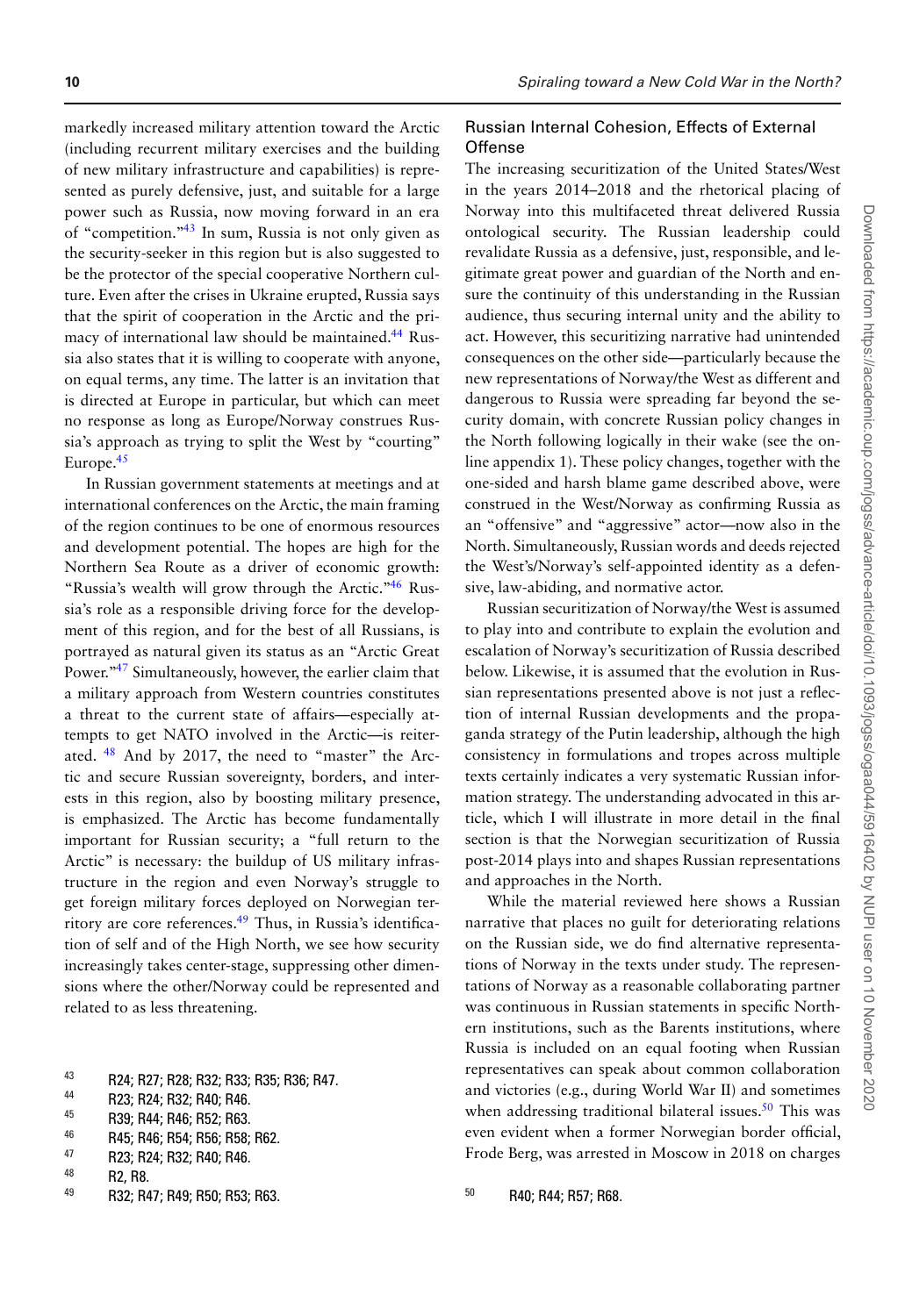of espionage.<sup>51</sup> Russia also identifies "good" Norwegian NGOs and actors that have an "objective" picture of the situation—meaning that there is a type of Norway Russia can relate to and work with.<sup>52</sup>

This continuous dual representation of Norway and the reluctance to securitize Norway fully suggests two things. First, that Norway's status as an existential threat to Russia is contingent upon the view of the wider Western social unit, the United States in particular. Second, that Norway's approach to Russia could weigh in and affect Russia's approach to Norway—by speaking, acting, and relating to Russia in the form of "the Norwegian partner" instead of "the Western threat" and confirming Russia's self-ascribed identity in certain issue-areas instead of repeatedly representing Moscow as being "assertive" across the board. Herein might lie the opening for Norway to influence the Russian approach to Norway and possibly an opening for de-escalation in the North in the future. For now, however, we turn to the evolving Norwegian narrative on Russia—which offers few such openings.

# **Norway's Securitization of Russia Post-Crimea, How it Sticks and Spreads**

Russia as a Multifaceted Threat

The reframing of Russia in official Norwegian discourse in spring 2014 to a rule-breaker, most importantly a violator of international law, an actor that disregards established institutions and someone that cannot be trusted was immediate and heavy. Russia was repeatedly represented as an assertive power with "both the capacity and will to use military power for political gain," incapable of respecting other states' political goals.<sup>53</sup> Although it was stated in the beginning that Russia was not considered a "direct threat to Norway," taken together, the various representations quickly resulted in a constitution of Russia as a threat.<sup>54</sup> Moreover, Russia could not shed this new status and become the collaborative partner it was construed as in the previous twenty-something years.<sup>55</sup> The crises in Ukraine, and in particular the annexation of Crimea, is constituted as a tectonic shift in international relations and heads nearly every general account of international affairs, even several years after the events in

- <span id="page-10-1"></span> $^{52}$  R67.
- <span id="page-10-2"></span> $^{53}$  N35; N43; N47; N48; N69; N90.
- <span id="page-10-3"></span> $^{54}$  N98.<br> $^{55}$  N.2.
- <span id="page-10-4"></span><sup>55</sup> N27; N28; N29; N30; N31; N32; N33; N34; N35; N36; N38; N40; N41; N44; N45; N46; N48; N49; N50; N52.

Ukraine.<sup>56</sup> Reference to Russia's use of force against another European country, aggressiveness, breach of international law, and poor democratic and human rights credentials were made again and again and communicated a sense that Russia was not only potentially a military threat but also, by undermining the international order and its entire underlying set of values, what one might term a civilizational threat. It had become Norway's opposite and irrevocably so, it seemed.<sup>57</sup>

Thus, contrary to what one might expect, the securitization of Russia did not fade out as the core event which triggered it faded in time. Speaking in 2017, Minister of Defense Ine Marie Eriksen Søreide said that Russia had, with its actions in Ukraine, "created a situation of unpredictability and un-stability in Europe that had not been seen since the Cold War.["58](#page-10-7) Russia was consciously seeking to weaken European and Transatlantic "unity."<sup>59</sup> By the end of 2017, Russia was no longer just a "great power," but a "great power with nuclear weapons."<sup>60</sup> The Norwegian intelligence's public review in 2017 put "Russia" at the top of the list of concerns.<sup>61</sup>

The representations of Russia as a threat also acquired ever new dimensions over time; with reference to the alleged Russian meddling in the 2016 US elections, Norwegian authorities warned that Russia would launch comprehensive intelligence operations against Norway and seek to influence the Norwegian elections in 2017[.62](#page-10-11) The notion that Russia was engaging in "information warfare," "fake news," "disinformation," and "destabilizing operations" was gaining a foothold. $63$  Indicative of this shift is the fact that the Norwegian Prime Minister dismissed Russian official statements on changes in Norwegian defense policies as mere "propaganda.["64](#page-10-13) We see a discursive process in which Russia's actions in non-military issue-areas such as information or diplomatic communication also become *securitized*, construed as tools in the hand of a threatening Russia. This multifaceted securitization even takes hold in MFA texts.<sup>65</sup> As noted by MFA officials, geopolitics was increasingly

<span id="page-10-10"></span><span id="page-10-9"></span><span id="page-10-8"></span><span id="page-10-7"></span><span id="page-10-6"></span><span id="page-10-5"></span>

| 56 | N52; N58; N61; N87; N91; N97; N105; N112.            |  |
|----|------------------------------------------------------|--|
| 57 | N70; N104; N105; N108; N112.                         |  |
| 58 | N61; N90.                                            |  |
| 59 | N74.                                                 |  |
| 60 | N98.                                                 |  |
| 61 | https://www.pst.no/alle-artikler/trusselvurderinger/ |  |
|    | trusselvurdering-2017/. Accessed October 21, 2019.   |  |
| 62 | N73; N76.                                            |  |
| 63 | N96: N98.                                            |  |
| 64 | https://www.nrk.no/urix/erna-solberg -propaganda-    |  |
|    | fra-russland-1.13384682. Accessed October 21, 2019.  |  |
| 65 | N65. Also confirmed in author's conversations with   |  |
|    |                                                      |  |

<span id="page-10-14"></span><span id="page-10-13"></span><span id="page-10-12"></span><span id="page-10-11"></span>Norwegian MFA officials January 8, 2019.

<span id="page-10-0"></span> $^{51}$  R48, R55.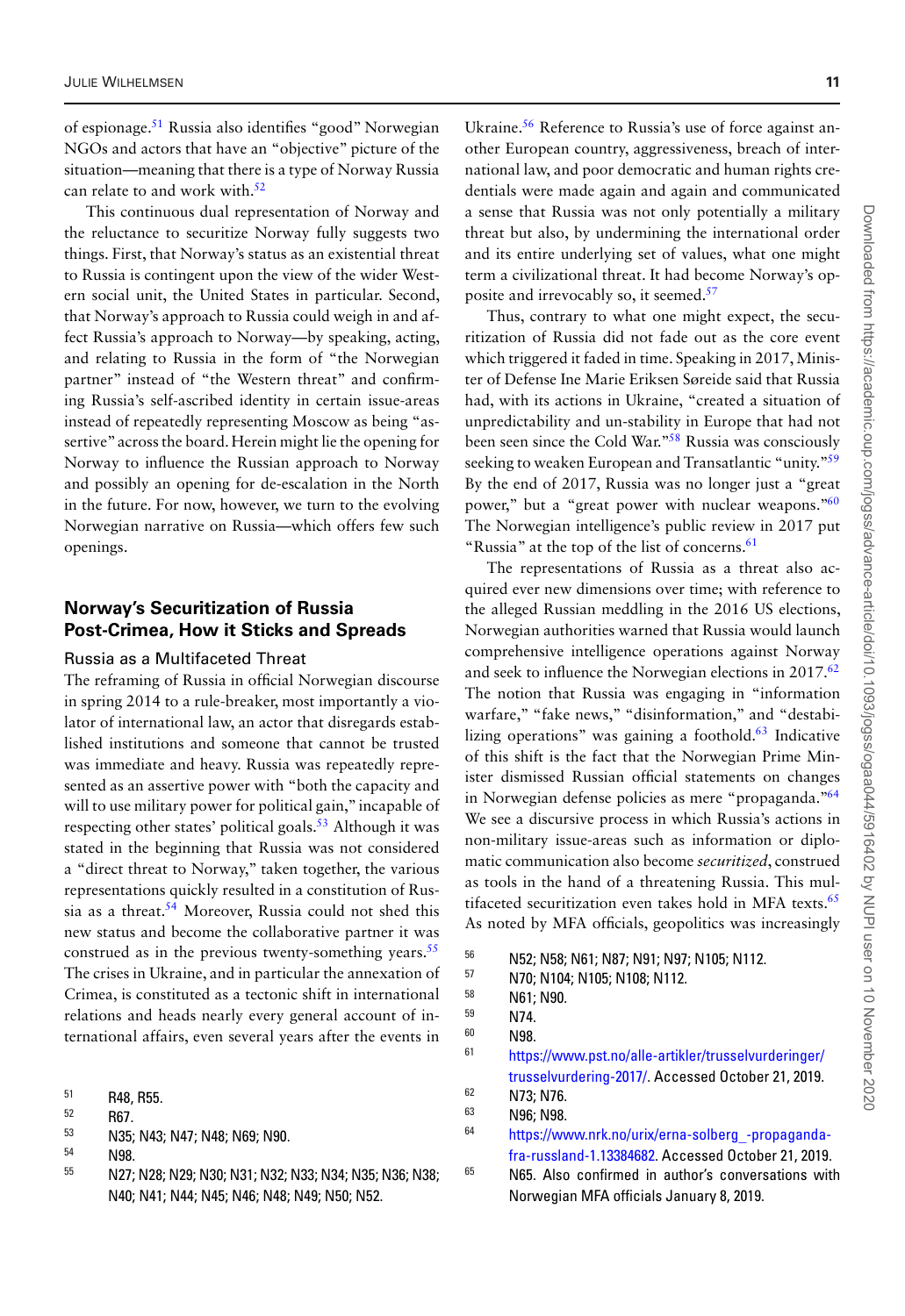shaping commercial policy (*næringslivspolitikken*).<sup>66</sup> In the annual Foreign Policy Statement to the Norwegian Parliament in 2017, security and transatlantic collaboration are given as the first of five pillars of Norwegian foreign policy. Strengthening "our friendship with the Nordic countries and with Germany, France and the UK," with "security" as the main reference was listed as the second.<sup>67</sup> In 2018, safeguarding and securing Norway and Norwegian interests through a clear trans-Atlantic anchoring was the top priority in Norwegian foreign policy[.68](#page-11-2)

As for the explicit blame game, both MoD and MFA texts put the blame for the deteriorating relations exclusively on the Russian side, expecting Russia to change its ways first, before any improvement could take place. *Unstable* and *unpredictable* are core words used about the new situation, these circumstances are tied to Russia's behavior—Norway/Western actors are just responding[.69](#page-11-3) Again, the bias of the blame game does not seem to abate over time. Russia (solely) was also to blame for the deterioration of the nuclear disarmament agenda, the US decision to abandon the INF treaty in 201[870](#page-11-4) and the evolution of the Syrian crises.<sup>71</sup>

#### The Norwegian Self and Relations in the North

As in all securitization processes, a re-phrasing of the other from partner to threat implies a re-phrasing of self, as well as calls for unity and protection. In official texts, Norway was portrayed as a principled actor that must hold Russia accountable. Good-neighborly relations were now construed as the result of Norway being firm, predictable, principled, and adhering to international law.<sup>72</sup> At the same time, Norway is represented as a vulnerable political entity in need of protection, and calls are made to strengthen cooperation with NATO, the United States, and Europe. These three entities are represented as being trustworthy protectors and having "good values" ("freedom," "peace," and "democracy") and being defenders of "international law.["73](#page-11-7) Over time "the West," "NATO," "the United States," "Europe,"

- <span id="page-11-3"></span> $^{69}$  N70; N83; N85; N99; N105.
- <span id="page-11-4"></span><sup>70</sup> N53; https://www.aftenposten.no/verden/i/wE2K91/ Soreide-mener-Russland-har-skyld-i-at[nedrustningsavtalen-ryker. Accessed October 21,](https://www.aftenposten.no/verden/i/wE2K91/Soreide-mener-Russland-har-skyld-i-at-nedrustningsavtalen-ryker) 2019.  $\frac{71}{72}$  N113.
- <span id="page-11-6"></span><span id="page-11-5"></span> $\frac{72}{73}$  N37; N39; N42.
- <span id="page-11-7"></span><sup>73</sup> N76; N99; N101; N105; N107; N112.

"the EU," "the Nordic countries," and "Norway" as "friends," "allies," or "likeminded" get merged into one positive self—juxtaposed to a Russian other with hardly any positive distinctions in any sphere.<sup>74</sup> Of particular interest given the increasing tension in US–Russian relations at this time and Russia's preoccupation with US dominance in the world are representations of Norway's relations with the United States. In addition to fairly one-sided positive representations of the United States, Norwegian officials communicated that the United States would *always* be the guarantor of European security[.75](#page-11-9)

As a mirror-image of Russian reframing of the North with reference to US/NATO military build-up, Norway reframed the region with reference to Russian actions in Ukraine. While still a space governed by "collaboration" and "international law" it figured increasingly as a military strategic space, with security a key priority for Norwegian foreign policy. By upping the civilian, economic, *and* military activity in the north and anchoring Norwegian security more firmly in NATO, Norway could contribute to "stability" and "predictability" in the North[.76](#page-11-10) It is suggested that strengthening the *transatlantic vector* in Norwegian foreign policy and making Norway into "NATO in the North" is required to preserve the North as a "peaceful region" and secure good neighborly relations with Russia[.77](#page-11-11) There is no doubt then that Norway construes itself and the enlarged Western political entity it is a part of as a security-seeker in the North.

Simultaneously, the discursive positioning of the North into the new orbit of potential conflict with reference to Russia *not* being a security-seeker grew stronger. In late 2016, the Minister of Defense stated, with clear reference to Russia, "we cannot preclude that military force will not be used against Norway... It is no longer so that war is declared through diplomatic messengers.["78](#page-11-12) In 2017, a "threat to the territory of Norway" was no longer unrealistic.<sup>79</sup> Also, relations between Russia and the "Western security community" were construed as a return to the type of "race" that was going on during the Cold War. That Russia is narrowing the technological gap is suggested to be a problem. $80$  In 2018, the official reasoning as pronounced by the Norwegian Minister of Defense was that the new "security situation in the North as in all of Europe," which was of "concern on both sides

<span id="page-11-14"></span><span id="page-11-13"></span><span id="page-11-12"></span><span id="page-11-11"></span><span id="page-11-10"></span><span id="page-11-9"></span><span id="page-11-8"></span>

| 74 | N61: N62: N70: N76: N91: N90: N97: N98.     |
|----|---------------------------------------------|
| 75 | N52; N53; N72; N89; N103, N105; N109; N112. |
| 76 | N52: N63: N116.                             |
| 77 | N66; N81; N98; N105; N109; N119.            |
| 78 | N51.                                        |
| 79 | N52: N109.                                  |
| 80 | N98.                                        |

<span id="page-11-0"></span> $\frac{66}{67}$  N94.

<span id="page-11-1"></span> $^{67}$  N63; N70; N71.

<span id="page-11-2"></span> $\frac{68}{69}$  N105.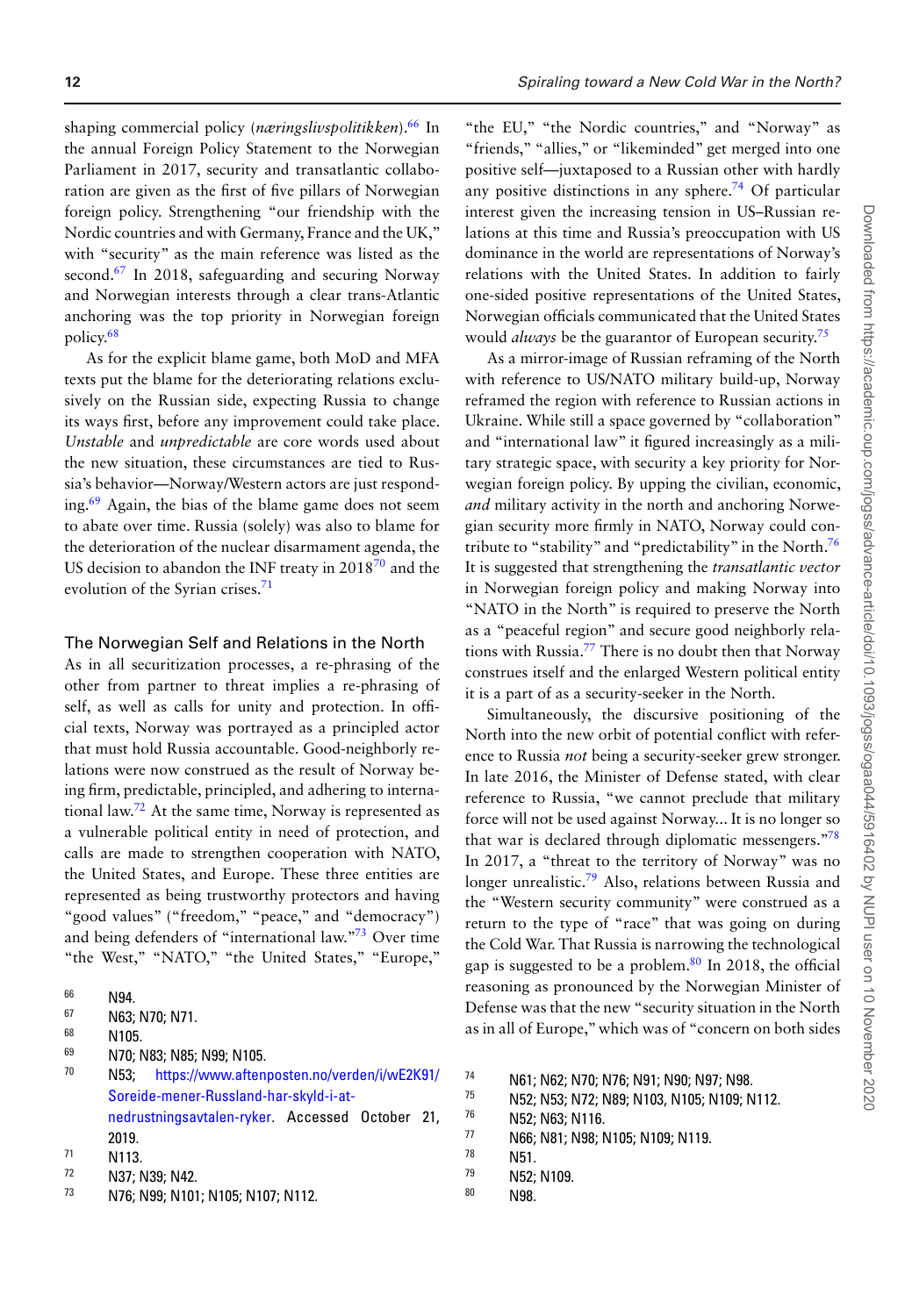of the Atlantic" had been brought about by Russian "assertiveness."<sup>81</sup>

#### A New Norwegian Approach to Russia

With such new understandings of "Russia" and relations in the North, the former approaches of "strategic partnership" and "constructive engagement" were rendered impossible. They were replaced by "firmness" and "deterrence"—and "collective defense" and "reassurance" *not* of Russia, but of the new NATO countries such as the Baltic states and Poland. <sup>[82](#page-12-1)</sup> And in line with the multifaceted securitization of Russia outlined above, this new approach was made salient also beyond the military-strategic issue-area.

Norway immediately and without any revisions adopted the EU sanctions regime, reducing collaboration between Norway and Russia in the North in the business and trade spheres to a tool in a security-oriented conflict. Such collaboration was for many years construed as a main bridgebuilder in Norway–Russia relations.

Probably more important for a Russia that is fixated on security, scores of initiatives have been taken to make Norway into "NATO in the North," to strengthen the collective defense of all NATO members, and strengthen US military presence in and inter-operability with Europe[.83](#page-12-2) Although the MoD already in 2008 penned a white paper on the need of a pivot to the North in NATO, it is only since the crises in Ukraine that this agenda has gained enough traction to result in concrete policy-shifts. In April 2014, Norway, with reference to a "big neighbor with the capacity and will to use force," agreed to enhance an agreement with Britain from 2012 and increase the number of common exercises, bringing more British soldiers to train in Norway[.84](#page-12-3) Since 2017, 330 soldiers from the US Marine Corps have been stationed at Værnes/Trondheim in mid-Norway, on a "rotational basis." In 2018, the number of US marines in Norway was increased to 700, half of them stationed further north, in Indre Troms.<sup>85</sup>

In recent years more allied forces have been training in Norway and also further north than before: In "Joint Viking" (2017), in "Arctic Challenge" (2017)  $86$ , and most notably in "Trident Juncture" (2018) described in the introduction to this article. Decisions have been made on building military infrastructure in Norway that can

- <span id="page-12-1"></span> $\frac{82}{83}$  N52; N76.
- <span id="page-12-2"></span> $\frac{83}{84}$  N116.
- <span id="page-12-3"></span> $\frac{84}{85}$  N26.
- <span id="page-12-4"></span> $\frac{85}{86}$  N118.
- <span id="page-12-5"></span>N77.

"house" US defense capabilities such as fighter planes.<sup>87</sup> The MoD has been working on a Norwegian contribution to the European Missile Defense System.<sup>88</sup> Norway has worked to strengthen NATOs maritime dimension in the North Atlantic and establish the NATO Maritime Command for the Atlantic, which will plan and carry out military operations in the Atlantic.<sup>89</sup> In 2017, the Norwegian MoD established a space program. Satellites in the Arctic were said to be a military as well a civilian asset, an investment in Norwegian security and an "assistance to our allies["90](#page-12-9) In terms of budget spending, funding for surveillance and intelligence has been substantially increased in recent years and the defense budget as such has increased by 30 percent since 2013, from approximately NOK 43 billion to NOK 55 billion by  $2018<sup>91</sup>$ 

While most initiatives are directed at securing Norway and ensuring US defense of Norway, some have resulted in enhanced Norwegian security presence and engagement in the Nordic-Baltic region. In line with the representations of the Baltic states as newly independent, vulnerable small states threatened by a resurgent Russia, Norway has contributed to patrol of the Baltic airspace in 2016 and  $2017<sup>92</sup>$  Steps have been taken to enhance collaboration between Sweden, Denmark, and Norway in the security sphere through NORDEFCO and NATO, constantly with reference to Russian actions.<sup>93</sup> Norway took part in the large Swedish military exercise Aurora (2017); Swedish soldiers participated in the Trident Juncture (2018), indicating increasing military collaboration between two countries that during the Cold War contributed to the "Nordic balance" where Sweden was neutral and Norway was NATO.

These activities aimed at securing Norway and NATO allies have been accompanied by a significant decline in diplomatic contacts, far beyond immediately cutting the military-to-military contact between Russian and Norway in the North.<sup>94</sup> Norwegian ministers would go to Kiev, London, or various NATO capitals instead, to discuss greater collaboration, often in the military-strategic

- <span id="page-12-6"></span>87 In 2018, Norway said yes to build new platforms for US fighter planes at Rygge, funded through the US European Deterrence Initiative, N117.
- <span id="page-12-7"></span> $\frac{88}{89}$  N54.
- <span id="page-12-8"></span> $^{89}$  N105; N98.

<span id="page-12-11"></span><span id="page-12-10"></span>N58; N98.

- <span id="page-12-12"></span> $^{93}$  N61; N76.
- <span id="page-12-13"></span>Between March 2014 and early 2016 not one Norwegian minister visited Russia, until the Minister of Fisheries went to St. Petersburg in June. N57; N77.

<span id="page-12-0"></span> $\frac{81}{82}$  N110.

<span id="page-12-9"></span> $^{90}$  N98; N115.

 $\frac{92}{93}$  N78.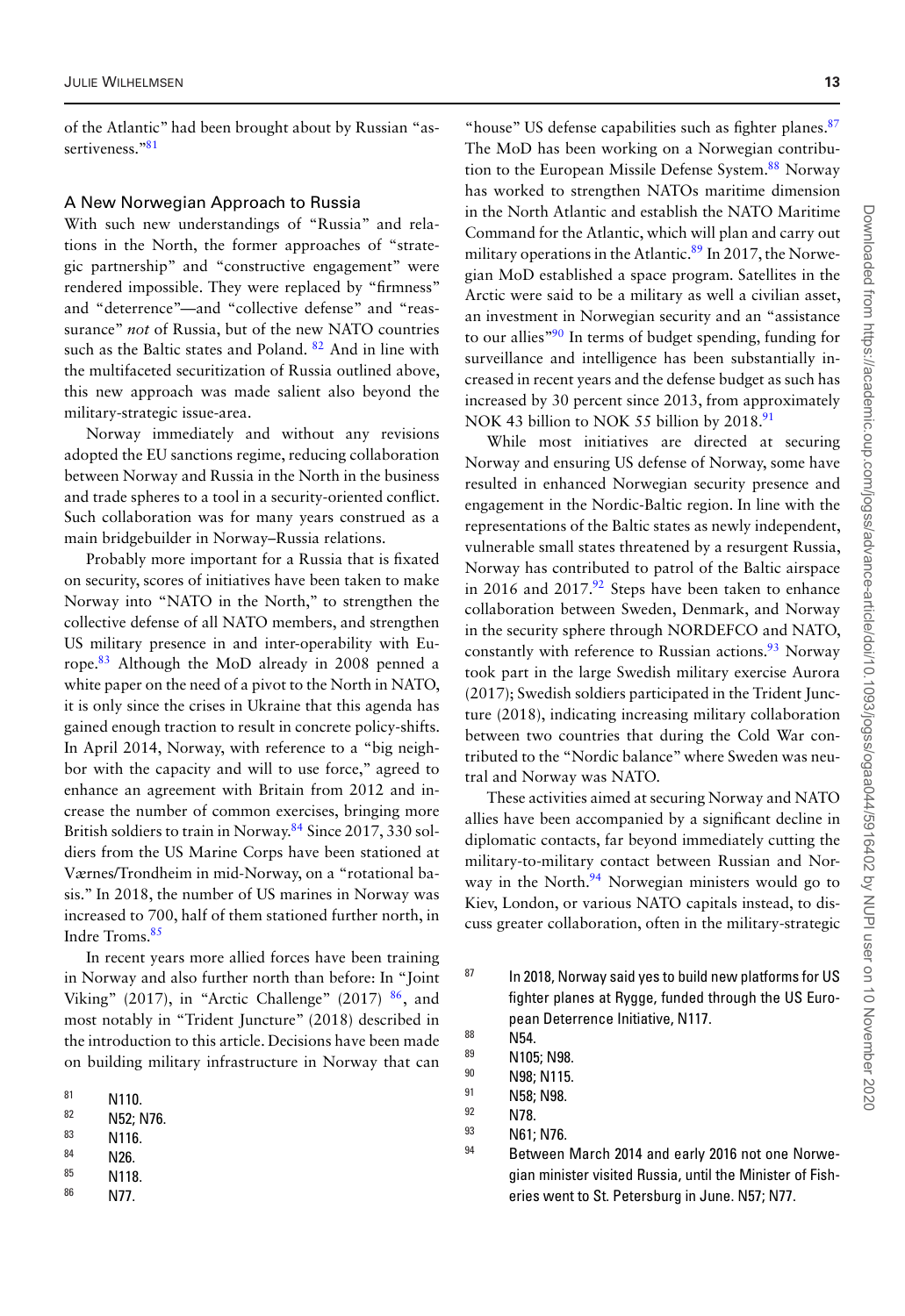sphere and in the High North. $95$  Only on March 29, 2017, did the Norwegian and Russian Foreign Ministers meet face to face in Russia (Arkhangelsk). While first noting that Russia was an "important collaboration partner in the North," Børge Brende second framed relations in the North with reference to Russian breaches of international law in Ukraine, repeating this representation four times[.96](#page-13-1) For the Norwegian Ministry of Defense, the first direct meeting with the Russian counterpart was in February 2018 (since 2013) and only at the level of state officials, not diplomats[.97](#page-13-2) Prime Minister Erna Solberg did not travel to Russia until April 2019.<sup>98</sup> Meetings in the Arctic Council and in the Barents Council have continued; however, between 2014 and June 2017, there was a break in meetings of the Council of the Baltic Sea States, which gathers the Nordic and Baltic states as well as Russia, Germany, Poland, and the EU.<sup>99</sup>

In sum, there has been a shift in Norwegian policies toward Russia since 2014, not only in the militarystrategic sphere, but also in the economic and diplomatic sphere. Compared to the Cold War "policies of balance," Norway's approach has now tilted away from "reassurance" and more toward "deterrence" in the military sphere. Disengagement dominates interaction in other spheres. This shift was made possible through the multifaceted securitization of Russia as a threat, outlined above. This is not to say that the rephrasing of Russia in Norwegian official language *caused* these policy changes—but it served to make them legitimate and logical courses of action.

# **Internal Cohesion, External Offence**

#### Forging a Unified Norway in a Unified West

It is well documented that the repeated official claim that "we are threatened" has been a core vehicle in reformulating identity of self and reuniting the Russian polity since Putin came to power [\(Wilhelmsen 2014;](#page-18-35) [Morozov 2015;](#page-18-40) [Taylor 2018\)](#page-18-1). This social mechanism is less evident in Norwegian political discourse which is less security-oriented historically and generally. The times are more uncertain now. It has become increasingly imperative to ensure continuity and consistency in understand-

- <span id="page-13-1"></span>N69.
- <span id="page-13-2"></span> $\frac{97}{98}$  N100.
- <span id="page-13-3"></span>https://www.aftenposten.no/verden/i/g7kME5/Putin[og-Solberg-vil-ha-mer-samarbeid-mellom-Norge-og-](https://www.aftenposten.no/verden/i/g7kME5/Putin-og-Solberg-vil-ha-mer-samarbeid-mellom-Norge-og-Russland)Russland. Accessed October 21, 2019.

<span id="page-13-4"></span><sup>99</sup> N79.

ings of self and to anchor Norway in the broader Western self.

We find in official Norwegian texts on Russia post-Crimea the repeated claim that the new policy initiatives noted above are part of the established "long lines" in Norwegian foreign policy. Norway's Cold War "policies of balance" are said to be strictly followed. These arguments about a *continuous* Norwegian approach become stronger over time. $100$  There is also the constant invoking of "broad political agreement" on these policies, with cross-referencing between the Norwegian Conservative government, the Norwegian Parliament, NATO Secretary-General Jens Stoltenberg (former Prime Minister and head of the Norwegian Labor Party) and the founding fathers of the Cold War "policies of balance." The texts forge a sense of continuation and consistency in policies as well as a solid Norwegian we-ness, while covering over the factual changes in policies.<sup>101</sup>

The current times of international turmoil are specifically given as a reason to stick to the long lines of Norwegian foreign policy and continue to cultivate Norway's "consensus culture.["102](#page-13-7) When criticisms arise outside of the official narrative (often from actors in the north of Norway), holding that the new policies are a break with those long lines, they are publicly dismissed in op-eds by government officials, with reference to the "long lines" and "we all agree..." arguments.  $103$  Opposing arguments are construed as "attacks," or discredited as stand-alone "experiments" or dangerous attempts to "sow discord" in a critical situation.<sup>104</sup> Little debate about whether Norway is in breach with its "good past" or whether Russia could be a security-seeker in the North is allowed on the top political level. Instead of inquiry into what it is that Russia actually wants, there is an inward focus, driven by the need to forge Norway's biographical continuity and internal unity.

Moreover, Norway has long been fused into the wider Western social entity, with unity with the United States projected as the primary means for Norway to achieve a credible defense. This trope stands strong in the texts reviewed, together with a new idea: "Norway's strong and deep relationship with the USA is more important than ever."<sup>105</sup> Even with Donald Trump at the helm of power, priority is now given to avoiding criticism and standing

- <span id="page-13-5"></span><sup>100</sup> N63; N65; N66; N67; N71; N84; N86; N92; N102; N106; N118; N119.
- <span id="page-13-6"></span><sup>101</sup> N53; N56; N69; N84; N86; N92; N118; N119.
- <span id="page-13-7"></span> $\frac{102}{103}$  N105.
- <span id="page-13-8"></span> $\frac{103}{104}$  N86; N92; N102; N106; N107.
- <span id="page-13-9"></span> $^{104}$  N52; N55.
- <span id="page-13-10"></span><sup>105</sup> N52; N63; N66; N99; N101; N105.

<span id="page-13-0"></span> $^{95}$  N26; N59.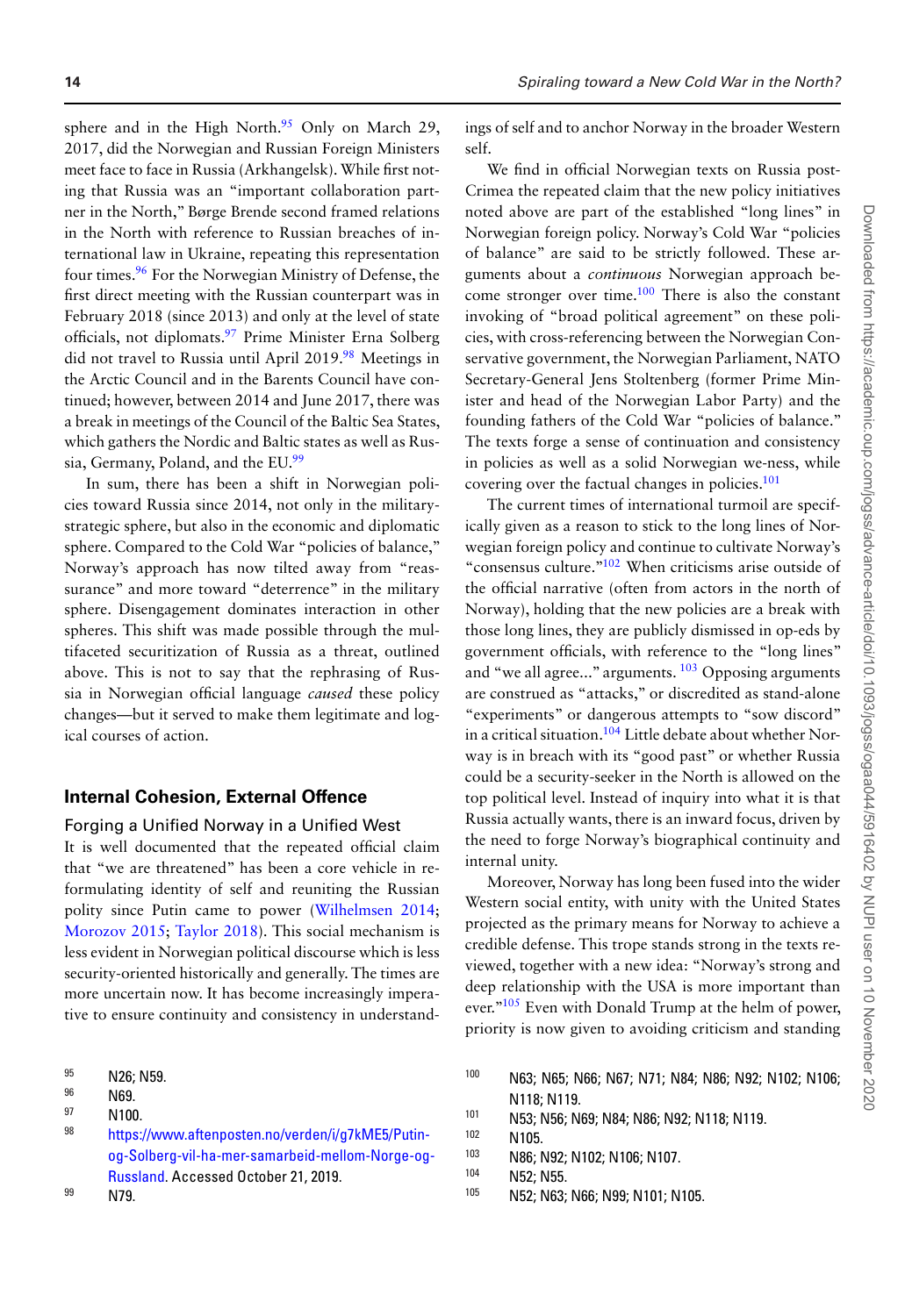together with the United States[.106](#page-14-0) Being "relevant" for US interests is presented as being in line with Norway's longstanding national agenda and as the core mechanism for ensuring US defense in this crisis-ridden era.<sup>107</sup>

When Western unity becomes existential, it becomes imperative to let the United States shape dispositions of exercises and strategic priorities in the North. That Norway and the United States might or even should have differing narratives of and approaches to Russia is disregarded. For the United States, for example, the deployment of the USS Harry S. Truman aircraft carrier and its strike group to the Norwegian Sea in October 2018 was intended to highlight how seriously Washington takes the *Russian threat* in the North [\(Gorenburg 2018\)](#page-17-26). Official US representations attach a much higher degree of threat to "Russia" and advise a far more assertive approach to Russia than Norway's initial representations and approach to Russia[.108](#page-14-2) At first, Norway stressed that it did not view Russia as a direct threat in the North[.109](#page-14-3) But the social costs of breaking Western unity and paying attention to the signals that the new approach sends across the border into Russia proved too high. Similarly, the 2016 NATO concept and policy of "enhanced forward presence" in Europe does not fit well with the Norwegian "policies of balance"—but agreeing and contributing is necessary to ensure *unity* with all NATO allies and is explicitly given as a main priority.<sup>110</sup>

Moreover, the need to anchor Norway into a Western self is not limited to the United States or NATO. A similar logic was at play in Norway's response to the Skripal case in the UK in 2018: With reference to showing "solidarity" with allies and partners, Norway immediately agreed that the event was a "chemical weapons attack" ... "unseen in Europe since the Second World War," ascribed guilt to the Russian government and expelled one Russian diplomat from Norway.<sup>111</sup> What such policies, aimed at addressing, mobilizing, and uniting the Western audiences, look like from the other side of the new

- <span id="page-14-0"></span>106 N53; N103; N52; N72; N98; N105; N109; N112.
- <span id="page-14-1"></span> $^{107}$  N64; N109.
- <span id="page-14-2"></span>For a short overview of recent official US threat representations of Russia see [Lieven \(2018,](#page-18-10) 117). See also US Secretary of Defense Jim Mattis on new US National Defense Strategy, https://www.reuters.com/ article/us-usa-military-china-russia/u-s-military-puts[great-power-competition-at-heart-of-strategy-mattis](https://www.reuters.com/article/us-usa-military-china-russia/u-s-military-puts-great-power-competition-at-heart-of-strategy-mattis-idUSKBN1F81TR)idUSKBN1F81TR. Accessed October 25, 2019.

East–West divide in Europe, or the kinds of reactions they might elicit, seems to be of lesser importance.

# Externalization and Escalation

The Norwegian leadership's preoccupation with mobilizing the home audience and forging internal cohesion through securitizing Russia has not escaped notice on the other side. Norway could insist on the "defensive" nature of its "policies of continuity" and the superior moral position of the West, but Russia continuously failed to recognize this self-assigned Norwegian identity. The review of Russian texts above shows that the seeds of Russian non-recognition were present in 2014, growing exponentially with the escalation in Norway's securitizing narrative. Russia's image of Norway/NATO as a securityseeker had all but vanished by 2018. Thus, while the West presents "Trident Juncture" as defensive and having the overarching aim of demonstrating "the credibility of its [NATO's] military deterrent and the unity of its membership,"<sup>112</sup> the Russian side declares: "Even if NATO says otherwise, "Trident Juncture" is really preparation for a large-scale armed conflict in regions bordering with the Russian Federation.["113](#page-14-7) And while the emergence of a US air carrier in the Norwegian Sea in connection with the exercise was celebrated by NATO Secretary General Stoltenberg, with a Tweet: "Our forces at sea & this impressive carrier keep us safe and show how North America and Europe stand together,"<sup>114</sup> the Russian foreign ministry spokeswoman warned that Russia saw this as yet another example of "US saber rattling,"<sup>115</sup>

But such cries from the other side of the border are irrelevant to a Norwegian leadership preoccupied with internal mobilization. They do not contemplate what their words and actions might look like from the other side particularly when what "we" do has no effect on a Russia that is construed as necessarily assertive and whose warnings are mere "propaganda." Reviewing the Norwegian

- <span id="page-14-6"></span><sup>112</sup> [Dmitry Gorenburg 2018.](#page-17-26) https://www.russiamatters. org/analysis/natos-trident-juncture-exercise[deterrence-signal-russia. Accessed October 25,](https://www.russiamatters.org/analysis/natos-trident-juncture-exercise-deterrence-signal-russia) 2019.
- <span id="page-14-7"></span><sup>113</sup> General Zaparenko, cited in https://www.rt.com/op[ed/441627-arctic-nato-trident-russia/. Accessed Oc](https://www.rt.com/op-ed/441627-arctic-nato-trident-russia/)tober 25, 2019. See also Prime minister Lavrov's framing of Trident Juncture R72.

<span id="page-14-8"></span>114 Jens Stoltenberg , v [@jensstoltenberg .@USSHAR-](Jens Stoltenberg , 7 @jensstoltenberg .@USSHARRYSTRUMAN)RYSTRUMAN is en route to Norway & [#NATO](#page-0-1) exercise [#TridentJuncture.](#page-0-1) https://www.rt.com/news/441829 [us-aircraft-carrier-arctic/.Accessed October 25,](https://www.rt.com/news/441829-us-aircraft-carrier-arctic/) 2019.

<span id="page-14-9"></span><sup>115</sup> N92; N84.

<span id="page-14-3"></span> $\frac{109}{110}$  N51.

<span id="page-14-4"></span> $^{110}$  N105; N63.

<span id="page-14-5"></span>N113; N111.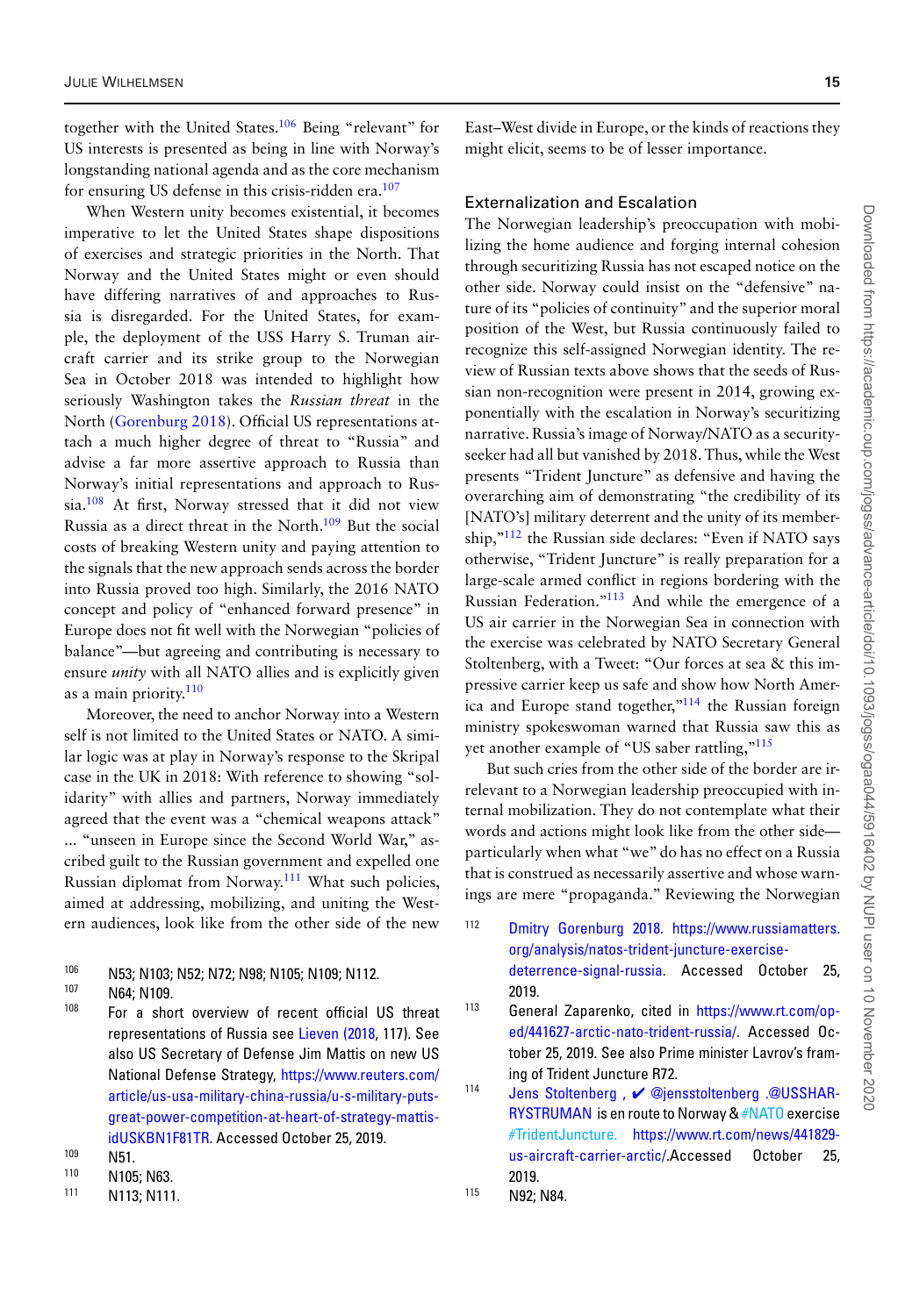discourse on Russia, I found that these understandings of Russia are firmly and constantly communicated. Norway denies Russia the right to react. When new steps are taken in building Norwegian "defense," the Norwegian authorities, time and again, see "no reasons for any Russian reactions," and "find it hard to believe" that such steps "are understood as a threat in Russia."<sup>116</sup>

And here we come to the crucial effect of multifaceted securitization for enteric use: Norway's rejection of Russia—of not only its self-identification as a securityseeker in the North, but also its self-identification as a legitimate player across issue-areas, in relation to Norway in particular and in international politics in general. Russia construes itself as a defensive and more generally as a normal, law-abiding, and cooperative actor, *but is not recognized as being any of this* in Norwegian official discourse four years after the annexation of Crimea. This non-recognition extends to almost any Russian action or actor throughout the spectrum of issue-areas, and even leaves little room for a return of recognition in the future. Such exogenously generated dissonance has a visible effect on the Russian leadership. Russia does not respond by retreating and pledging to embark on the road to progressive change. Instead, it moves into *avoidance,* revalidating its own identity by questioning Norway's securitizing narrative ... and eventually mirroring and escalating its own multifaceted securitization of Norway and the West.

Picking up on an interview on a Norwegian TV channel with Foreign Minister Frank Bakke-Jensen, who stated that Norway was boosting its military capabilities "because of its threatening neighbor," the Russian Foreign Minister asked "where does this drama come from? The same Bakke-Jensen has repeatedly stated that Norway does not see for itself a direct military threat from our country. Other Norwegian officials expressed the same spirit at the highest level. Has this assessment of Oslo really changed, and now the Norwegian neighbors see us as a threat?"<sup>117</sup>

Disbelief and sarcasm increasingly accompanied Russian official comments, when NATO's Center for Strategic Communications listed the program *Russian Club* as an instrument for "Russian political and strategic communication" or when Russia was accused of waging an "information campaign" against the USA and meddling in the US 2016 presidential elections. $118$  The allegations by Norwegian Police Security Service (PST) that "Kremlin hackers" had attacked Norwegian agencies, including

<span id="page-15-0"></span> $\frac{116}{117}$  R64.

- <span id="page-15-2"></span><span id="page-15-1"></span> $^{117}$  R22; R25; R26; R31; R34; R42.
	- R20.

the MFA as well as universities and political parties, and later that Russia was jamming civilian GPS navigation in the North, were all met with a similar strategy of rhetorical externalization.<sup>119</sup> The accusations that Russia was trying to split and undermine Europe, meddle in European elections, provoke Brexit, etc., are represented as utterly unfounded and biased.<sup>120</sup> They spring from the "Russophobic sentiments of parts of the Western elites" and the "hysterical" "anti-Russian" mood in the United States, in the UK and elsewhere in the West. $121$  Russia says Norway/Europe has lost the ability to judge fairly: it passes judgments on Russia without evidence, without listening to Russia, without making official requests or setting up expert meetings to address the issue at hand. In spring 2019, the Russian Foreign Ministry Spokeswoman asked pointedly: "Why transfer practical cooperation to the sphere of megaphone diplomacy and endless baseless accusations, while not providing facts to the public or through bilateral channels. If there are facts, let's start a serious dialogue."<sup>122</sup>

One might say this is just sophisticated Russian propaganda—and in part that may be so. But these statements speak loudly of the social, interactive nature of relations between states. Russia has an *experience* of not being recognized. It self-identifies as a security-seeker in the North, and has officially stated that it expects other states to relate to it with "mutual respect," "respect for the interests of others," "taking the interests of others into account," "equal rights," and "balance of interests.["123](#page-15-7) Norway, and the West, have not related to Russia this way. In response to the constantly widening gap between Russia's self-identification and the identification of Russia in Norway's securitizing narrative, Russia has been tuning up the mirroring of accusations: Western claims of Russian acts as "propaganda," "fake news," "threat to national security," "meddling in elections," etc., are said to be merely pretexts to discredit and harm Russia and are practices of the West, not Russia<sup>[124](#page-15-8)</sup>

By 2019, the Russian blame game had become fully black and white, with Russia taking the moral high ground and Norway being accused of being an "irresponsible actor" in the North. $125$  In turn, such talk sends strong signals of non-recognition of Norway's selfascribed security-seeker identity, even blocking out positive recognition of Norway in issue-areas beyond the

- <span id="page-15-3"></span> $\frac{119}{120}$  R31.
- <span id="page-15-4"></span> $^{120}$  R39; R41; R52; R65; R67.

- <span id="page-15-7"></span><sup>123</sup> R32; R37; R41; R42; R43; R46; R52; R58; R65; R67; RB71.<br><sup>124</sup> PEO
- <span id="page-15-8"></span> $^{124}$  R69.
- <span id="page-15-9"></span>N60; N115.

<span id="page-15-5"></span> $^{121}$  R69.

<span id="page-15-6"></span> $\frac{122}{123}$  R26.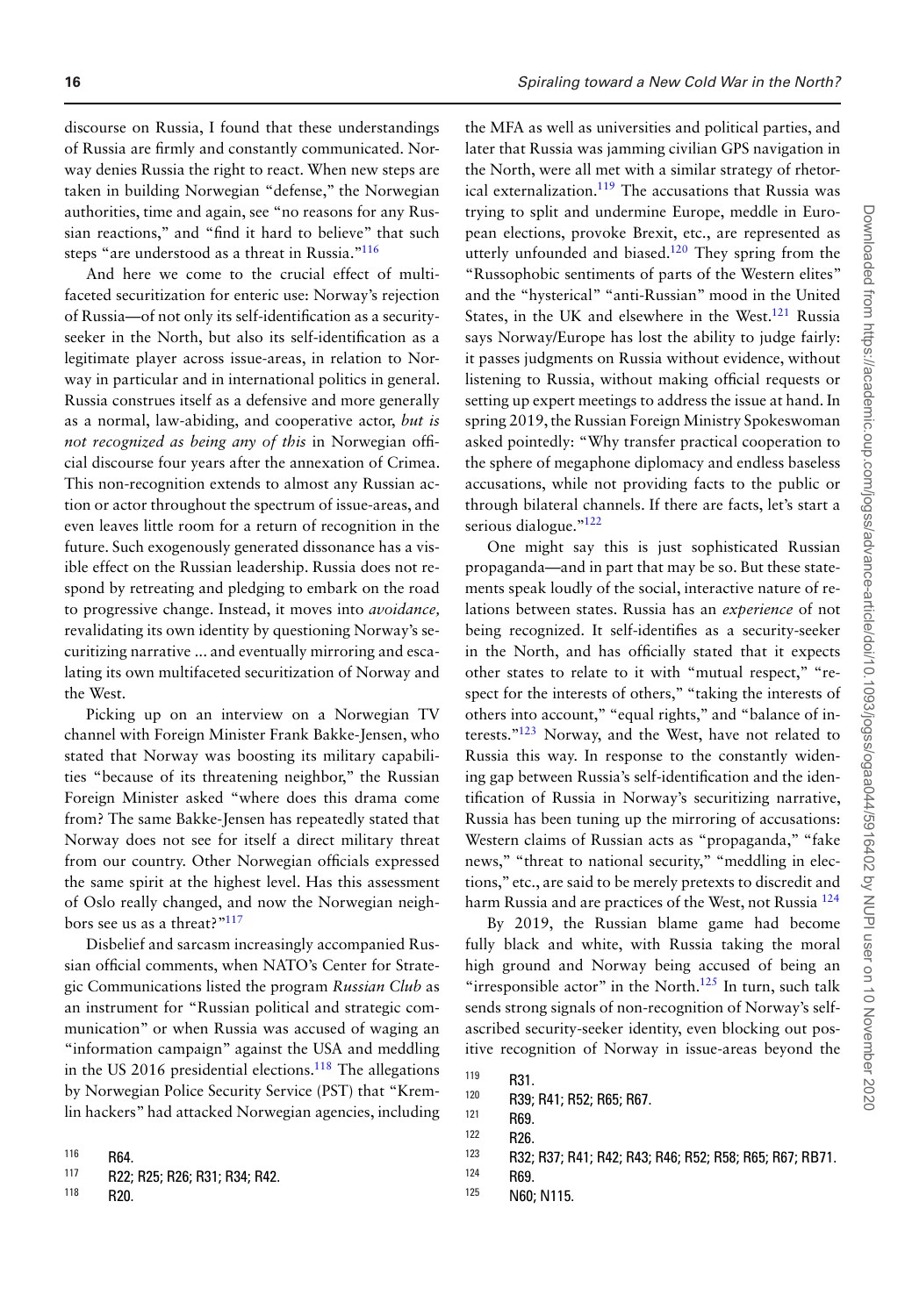security sphere. This only confirms the identity ascribed to Russia in Norway and paves the way for disengagement in issue-areas where the two parties could cooperate. It pushes the spiral of tension yet another notch up, toward the point where each side sees only the face of the enemy, where guns are the most reasonable way of relating, and the outbreak of war seems imminent.

# **Conclusions**

Ever since the Ukraine crises, Russia and Norway have been talking each other up as multifaceted threats as regards nearly all aspects of relations. This has legitimized policy changes far beyond the security sphere on both sides, which in turn are taken to confirm these new and incompatible identifications of the other side. It has created a disconnect in communication and recognition between Norway and Russia that seems to be driving tension upward to a point where the outbreak of hostilities seems imminent. With the societal and political fracture since the fall of the Soviet Union, the Russian leadership's heavy securitization of external threats to the Russian self has been a prime social mechanism for creat[ing a "sense of continuity and order in events" \(Giddens](#page-17-19) 1991, 243). For the Norwegian leadership post-2014 faced with what has appeared to be a far more dangerous and unpredictable future—it has become imperative to pay attention to internal audiences, revalidate selfidentity and forge unity, within Norway as well as in the wider West. And just as Russia fails to take into account what its rejection of the West may look like on the other side, Norway pays no attention to the audience on the other side of the border in the North. The result? The verbal and practical dismissal of Russia as a legitimate actor across issue-areas in the North triggers and encourages precisely the "assertive" and "aggressive" Russia that Norway has come to fear. The Norwegian–Russian case illustrates vividly how a pair of collective actors that experience acute ontological dissonance through their own mutual and multifaceted securitization, and that seek to resolve this dissonance through avoidance and externalization, can be caught up in a spiral that can lead to confrontation.

<span id="page-16-0"></span>That said, for every *other* there usually are several identifications. "Russia" has a range of deep-rooted identifications in Norwegian political discourse; and in official texts 2014–2018, we can also see a more reasonable and law-abiding Russian neighbor gradually re-emerging, albeit in a small way. <sup>[126](#page-16-0)</sup> There is an acknowledgment that the North is of strategic importance for Russia, and even that Norway needs to "respect Russia's legitimate security interests in the Arctic."<sup>127</sup> The idea of collaboration on common interests is gradually returning in MoD, MFA as well as Prime Minister texts.<sup>128</sup> Foreign Ministry texts voice the need to uphold cooperation in the spheres of fisheries, nuclear safety, the environment and natural resource management, search-and-rescue in the Barents Sea, people-to-people collaboration, and in forums such as the Barents Council and Secretariat, and the Arctic Council.<sup>129</sup> While this may look like a reluctant de-securitization from the side of the Norwegian government—these more positive identifications usually appear when pressured by domestic dissident audiences in Norway—this also sheds light on how de-escalation may be achieved.

First, in a democratic country such as Norway the audience does play a role. It can wage resistance by rejecting a securitizing narrative and giving voice to alternative identifications of Russia, at least in certain issueareas, disfiguring the image of Russia as a *multifaceted* threat and helping to make possible positive interaction with and recognition of Russia in certain issue-areas. As noted by [Wilhelmsen \(2017\)](#page-18-15) and [Lupovici \(2012,](#page-18-32) 815– 16), securitizing actors are constrained by existing discursive structures, the specific discursive terrain in which they and their target audience are embedded. While the Russian system has fewer such correctives, criticisms of the stark securitization of the West are sometimes heard from voices within the Russian elite.

Second, political leaders can observe, learn, and make deliberate choices about what identifications to highlight when they speak of other states. Whereas the classical interpretation of the security dilemma obscures the role of choice by foregrounding structure, a discursive interpretation foregrounds human practice. Political leaders operate in complex, restraining discursive terrains, but can decide what identifications of self and other to accentuate. Norway's choices are not driven solely by "systemic pressures," although this trope is constantly invoked. The return of "prudent restraint"—the realization that Norway does not *need* to embrace a total Cold-War-era rejection of Russia—is not beyond reach.

Third, and to the case at hand, interaction has a dynamic of its own—in a very practical sense. Not only do Norway and Russia still have several alternative, less-malign identifications of each other to invoke, but these identifications have also been implemented in long-standing practical collaboration in the North. This

- <span id="page-16-1"></span> $^{127}$  N69; N88; N93.
- <span id="page-16-2"></span> $^{128}$  N62; N68; N82; N83; N95.
- <span id="page-16-3"></span>N88; N89; N94; N80.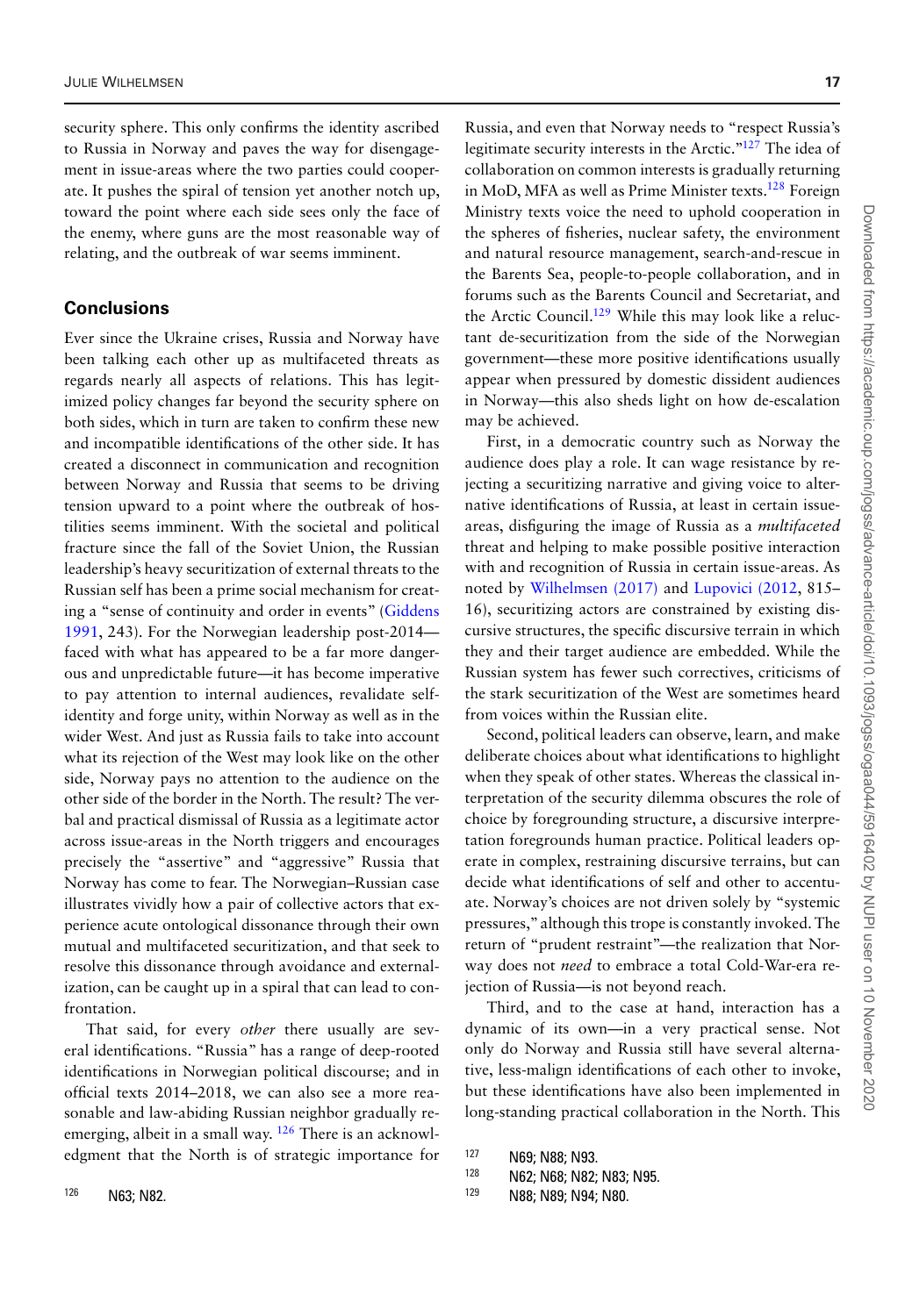<span id="page-17-20"></span><span id="page-17-18"></span><span id="page-17-8"></span><span id="page-17-1"></span>heritage of practical collaboration constantly becomes relevant through unexpected happenings. Such events, with direct contact between Russian and Norwegian officials, seem to elicit less-adverse official characterizations of the other. Moreover, they complicate the image of the other for the political leaders themselves. The direct telephone communication between Prime Ministers Solberg and Medvedev following a helicopter accident at Svalbard in October 2017, with several Russian fatalities, elicited Norwegian official representations of Russia as a responsible and trustworthy actor.<sup>130</sup> From the Russian side came the acknowledgment: "We are grateful to the Norwegian side for the exceptionally high level of interaction with the Russian participants in the search operation.["131](#page-17-28)

<span id="page-17-15"></span><span id="page-17-11"></span><span id="page-17-9"></span><span id="page-17-6"></span><span id="page-17-2"></span>While these small signs of positive recognition and interaction arguably can contribute to chipping away at the new ice front that five years of mutual and multifaceted securitization has created in the North, the current tension will most likely persist. Both for Russia and Norway/the West the securitization of the other works as a social glue in these times of global uncertainty.

# <span id="page-17-22"></span><span id="page-17-19"></span>**Supplementary Information**

<span id="page-17-10"></span>Supplementary information is available at the *Journal of Global Security Studies* data archive.

# <span id="page-17-26"></span>**Funding**

<span id="page-17-0"></span>The Research Council of Norway (project number 300923) and The Norwegian Ministry of Defence.

# <span id="page-17-16"></span>**References**

- <span id="page-17-7"></span><span id="page-17-5"></span>Balzacq, Thierry. 2005. "The Three Faces of Securitization: Political Agency, Audience and Context." *European Journal of International Relations* 11 (2): 171–201.
- <span id="page-17-14"></span><span id="page-17-13"></span><span id="page-17-12"></span>Bandura, Albert. 1990. "Mechanisms of Moral Disengagement." In *Origins of Terrorism: Psychologies, Ideologies, Theologies, States of Mind*, edited by Reich, Walter, 161–91. Cambridge: Cambridge University Press.
- <span id="page-17-17"></span>Barth, Fredrik ed. 1969. *Ethnic Groups and Boundaries*. Oslo: Norwegian University Press.
- <span id="page-17-25"></span><span id="page-17-21"></span>Bially Mattern, Janice. 2004. *Ordering International Politics: Identity, Crisis and Representational Force*. New York: Routledge.
- <span id="page-17-24"></span><span id="page-17-4"></span><span id="page-17-3"></span>Booth, Ken, and Nicholas Wheeler. 2008.*The Security Dilemma: Fear, Cooperation, and Trust in World Politics*. New York: Palgrave Macmillan.

<span id="page-17-27"></span><span id="page-17-23"></span>

| 1 KI<br>$\sim$<br>$\sim$ | ת<br>, |
|--------------------------|--------|
|                          |        |

<span id="page-17-28"></span><sup>131</sup> R42.

- **18** *Spiraling toward a New Cold War in the North?*
	- Buzan, Barry, Ole Wæver, and Jaap de Wilde. 1998. *Security: A New Framework for Analysis*. Boulder, CO: Lynne Rienner.
	- Charap, Samuel, and Timothy Colton. 2017. *Everyone Loses: The Ukraine Crisis and the Ruinous Contest for Post-Soviet Eurasia*. Abingdon: Routledge.
	- Collins, Alan. 2014. "Escaping a Security Dilemma: Anarchy, Certainty and Embedded Norms." *International Politics* 51 (5): 561–76.
	- Connolly, William E. 1991. *Identity\Difference: Democratic Negotiations of Political Paradox*. Ithaca, NY: Cornell University Press.
	- Ciuta, Felix. 2009. "Security and the Problem of Context: A Hermeneutical Critique of Securitisation Theory." *Review of International Studies* 35 (2): 301–26.
	- Conradi, Peter. 2017. *Who Lost Russia? How the World Entered a New Cold War*. London: Oneworld Publications.
	- Copeland, Dale C. 2011. "Rationalist Theories of International Politics and the Problem of the Future." *Security Studies* 20 (3): 441–50.
	- Fearon, James. 1995. "Rationalist Explanations of War." *International Organization* 49 (2): 379–414.
	- Floyd, Rita. 2010. *Security and the Environment: Securitisation Theory and US Environmental Security Policy*. Cambridge: Cambridge University Press.
	- Giddens, Anthony. 1991. *Modernity and Self-Identity*. New York: Polity Press.
	- Gjerde, Kristian Lundby. 2019. "Corporaexplorer: An R Package for Dynamic Exploration of Text Collections." *Journal of Open Source Software* 4 (38): 1342.
	- Glaser, Charles. 2010. *Rational Theory of International Politics*. Princeton, NJ: Princeton University Press.
	- Gorenburg, Dmitry. 2018. "NATO's Trident Juncture Exercise as a Deterrence Signal to Russia." November 1. Accessed October 21, 2019. https://www.russiamatters.org/analysis/ [natos-trident-juncture-exercise-deterrencesignal-russia.](https://www.russiamatters.org/analysis/natos-trident-juncture-exercise-deterrencesignal-russia)
	- Grigas, Agnia. 2016. *Beyond Crimea: The New Russian Empire*. New Haven, CT: Yale University Press.
	- Guzzini, Stefano. 2011. "Securitization as a Causal Mechanism." *Security Dialogue* 42 (4/5): 329–41.
	- Hagmann, Jonas. 2015. *(In-) Security and the Production of International Relations: The Politics of Securitization in Europe*. London: Routledge.
	- Hansen, Lene. 2006. *Security as Practice*. New York: Routledge.
	- Hayes, Jarod. 2009. "Identity and Securitization in the Democratic Peace: The United States and the Divergence of Response to India and Iran's Nuclear Programs." *International Studies Quarterly* 53 (4): 977–99.
	- Heier, Tormod, and Anders Kjølberg, eds. 2015. *Norge og Russland: Sikkerhetspolitiske utfordringer i nordområdene*. Oslo: Universitetsforlaget.
	- Herz, John. 1950. "Idealist Internationalism and the Security Dilemma." *World Politics* 2 (2): 157–80.
	- Holtsmark, Sven G., ed. 2015. *Naboer i frykt og forventning: Norge og Russland 1917–2014*. Oslo: Pax.
	- Hopf, Ted, and Bentley B. Allan, eds. 2016. *Making Identity Count: Building a National Identity Database*. Oxford: Oxford University Press.